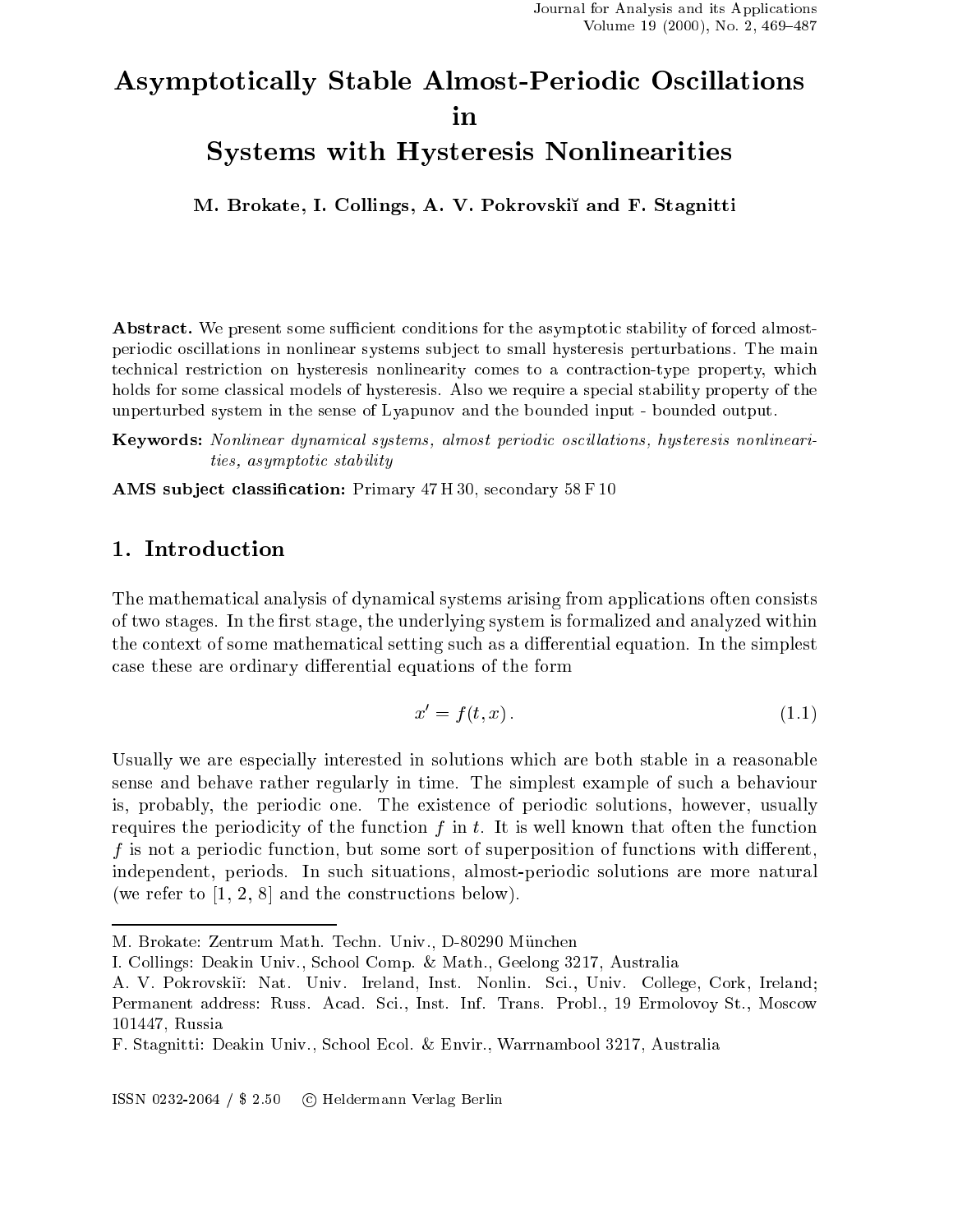#### $470$ IVI. Brokate et al.

The second stage of investigation is often connected with analysis of the influence of possibly complicated, and sometimes not really well known, perturbations on the solution  $x^0(\cdot)$ . These perturbations can be of deterministic or of stochastic nature. Here, we are interested mainly in hysteresis perturbations which are important in many fields, such as physics, control theory, ecology (e.g., water transport in porous media) and many others (see, for example,  $(4, 9)$ ).

The theory of functional-differential equations with hysteresis nonlinearities constitutes a new chapter of applied nonlinear functional analysis. In our case a differentialoperator perturbation of equation (1.1) can be written, for  $t \geq t_0$ , in the form

$$
x' = f(t, x) + \varepsilon g(x, z(t)),
$$
\n(1.2)

$$
z(t) = (\Gamma[t_0, z(t_0)]Lx)(t).
$$
 (1.3)

Here z takes values  $z(t)$  in some subset Z of some Banach space,  $L : \mathbb{R}^d \to \mathbb{R}^m$ is a linear mapping, and  $\Gamma[t_0, z_0]$  is an operator with initial memory,  $z_0 \in Z$ , which transforms functions  $u: [t_0, \infty) \to \mathbb{R}^m$  to functions  $z: [t_0, \infty) \to Z$ . As usual, the notation  $(\Gamma[t_0, z_0]u)(t)$  refers to the value of the function  $z = \Gamma[t_0, z_0]u$  at the time t. We suppose that the operators  $\Gamma[t_0, z_0]$  can be understood as describing an autonomous control dynamical system  $\Gamma$ . That is, the family of operators  $\Gamma[t_0, z_0]$  satisfies the *Volterra property* 

$$
u(s) \equiv v(s) \quad (s \in [t_0, t]) \quad \Longrightarrow \quad (\Gamma[t_0, z_0]u)(t) = (\Gamma[t_0, z_0]v)(t), \quad (1.4)
$$

the *semi-group* property

$$
\left(\Gamma[t_1, (\Gamma[t_0, z_0]u) (t_1)]v\right)(t_2) = (\Gamma[t_0, z_0]u) (t_2) \qquad (v = u|_{[t_1, \infty)}), \qquad (1.5)
$$

and is *autonomous*, that is,

$$
\left(\Gamma[t_0, z_0]u\right)(t) = \left(\Gamma[t_1, z_0]v\right)(t - t_0 + t_1) \qquad (t \ge t_0),\tag{1.6}
$$

where  $v(t) = u(t - t_1 + t_0)$   $(t \ge t_1)$ . Moreover, we assume certain continuity conditions to hold, to be formulated in detail below, which ensure among other things that system  $(1.2)$ ,  $(1.3)$  is well-posed (see Corollary 3.2 below). These conditions do hold for the hysteresis nonlinearities which we have in mind; because on the other hand they do not contain explicitly special features of hysteresis like rate independence, they appear to be more general. However, we here do not pursue the question whether there are other interesting nonlinearities besides hysteresis ones to which our results apply.

We ask whether almost-periodic solutions of system (1.2), (1.3) exist for small  $\varepsilon$ and whether they are asymptotically stable, provided that such solutions exist for the unperturbed equation  $(1.1)$ . The main result, Theorem 2.1 at the end of the next section, asserts that the answer to this question is 'yes', provided that some natural technical conditions hold. In a general sense, these conditions are summarized in the following two main points: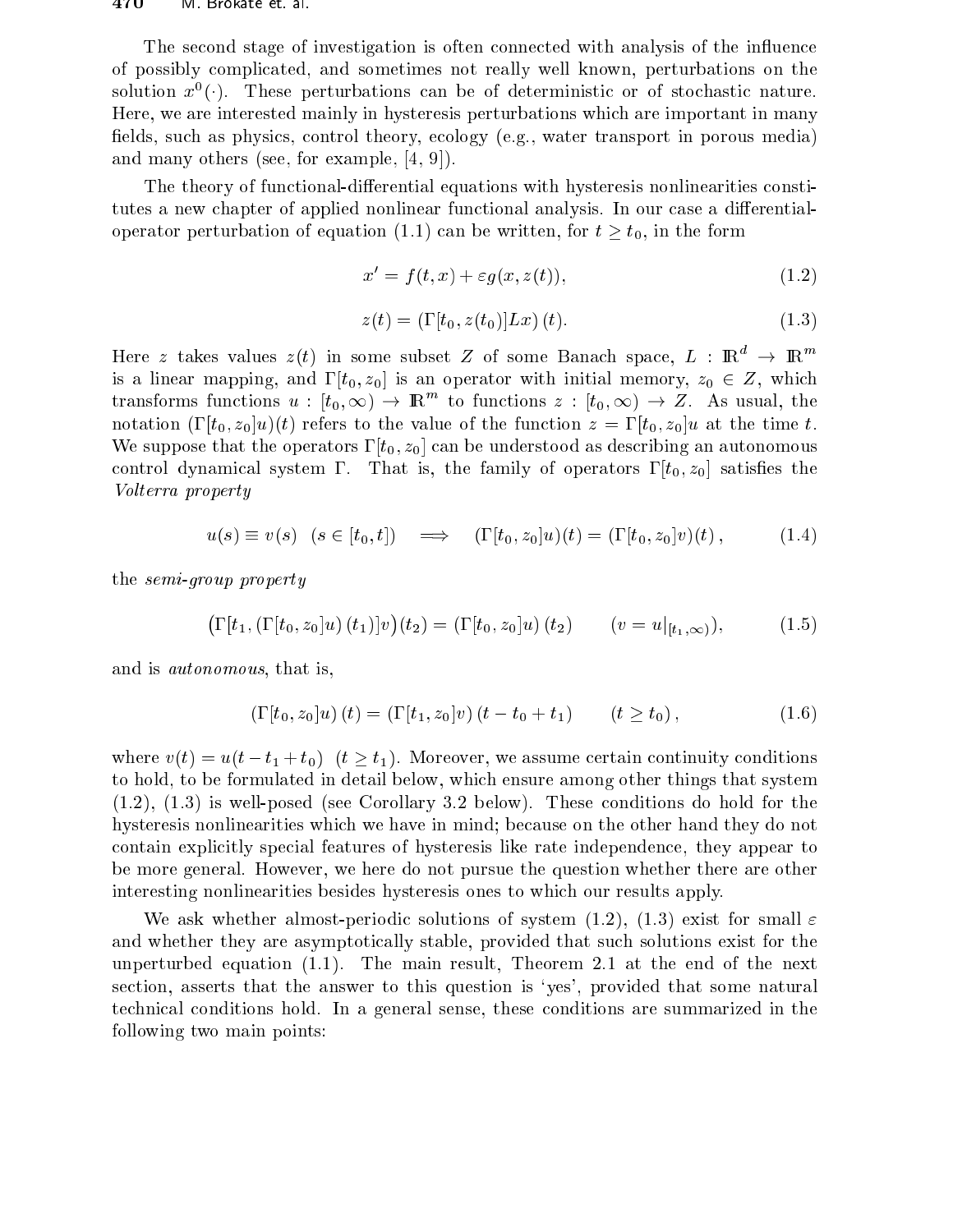- (i) A specific contraction property of the hysteresis nonlinearity (Definition 2.2) below), whi
h hold for many lassi
al hysteresis systems.
- (ii) A certain stability property of the solution of the unperturbed equation (Definition 2.4), whi
h ombines essential features of the exponential stability in the sense of Lyapunov and the so-called bounded input, bounded output property from ontrol theory.

In order to prove the results of existence and asymptotic stability, we extend the techniques of  $[3]$ , where we have already considered the case when f is periodic in t.

#### 2. The main result

At the end of this se
tion, in Subse
tion 2.5, we formulate the main theorem of this paper. For this purpose, we collect the necessary definitions and introduce the functional setting. These are similar to those presented in  $[3]$  but nevertheless will be stated in full. We partition the flow of definitions into four blocks labelled as Subsections 2.1 -2.4.

2.1 Almost-periodic functions. In this first block we recall some facts from the theory of almost-periodi fun
tions in a form whi
h is onvenient for our use. We onsider fun
tions )

$$
\begin{aligned}\nx: \mathbb{R} \to \mathbb{R}^d \\
z: \mathbb{R} \to Z\n\end{aligned}
$$
\n(2.1)

where  $Z$  is a bounded and closed subset of some Banach space  $Z_0$  equipped with a norm k kZ . We set

$$
Y = \mathbb{R}^d \times Z
$$
  
 
$$
Y_0 = \mathbb{R}^d \times Z_0
$$
 (2.2)

and furnish  $Y_0$  with the product norm

$$
||y||_Y = |x| + ||z||_Z \qquad (y = (x, z) \in \mathbb{R}^d \times Z_0).
$$

Let  $y : \mathbb{R} \to Y$  be continuous. The number  $h \in \mathbb{R}$  is called an  $\varepsilon$ -almost period of y.  $\varepsilon > 0$ , if

$$
\sup_{t\in\mathbb{R}}||y(t+h)-y(t)||_Y\leq\varepsilon.
$$

A set  $H \subset \mathbb{R}$  is called *relatively dense*, if there exists an  $l > 0$ , called an *inclusion* length for H, su
h that every interval of length l in
ludes at least one element of H. The function y is called *almost-periodic*, if for all  $\varepsilon > 0$ , the set  $H(\varepsilon)$  of all  $\varepsilon$ -almost periods of y is relatively dense. An elementary lemma asserts that

> $l(\varepsilon) = \inf \{l : l \text{ is an inclusion length for } H(\varepsilon)\}$  $\sim$

is an inclusion length (and thus, the smallest) for  $H(\varepsilon)$ . We introduce the *translation* or  $_{\textit{surfi}}$  operator  $\tau^+$ , which acts on functions  $u$  defined on  $\textbf{r}_0$ , by

$$
(\tau^h u)(t) = u(t - h).
$$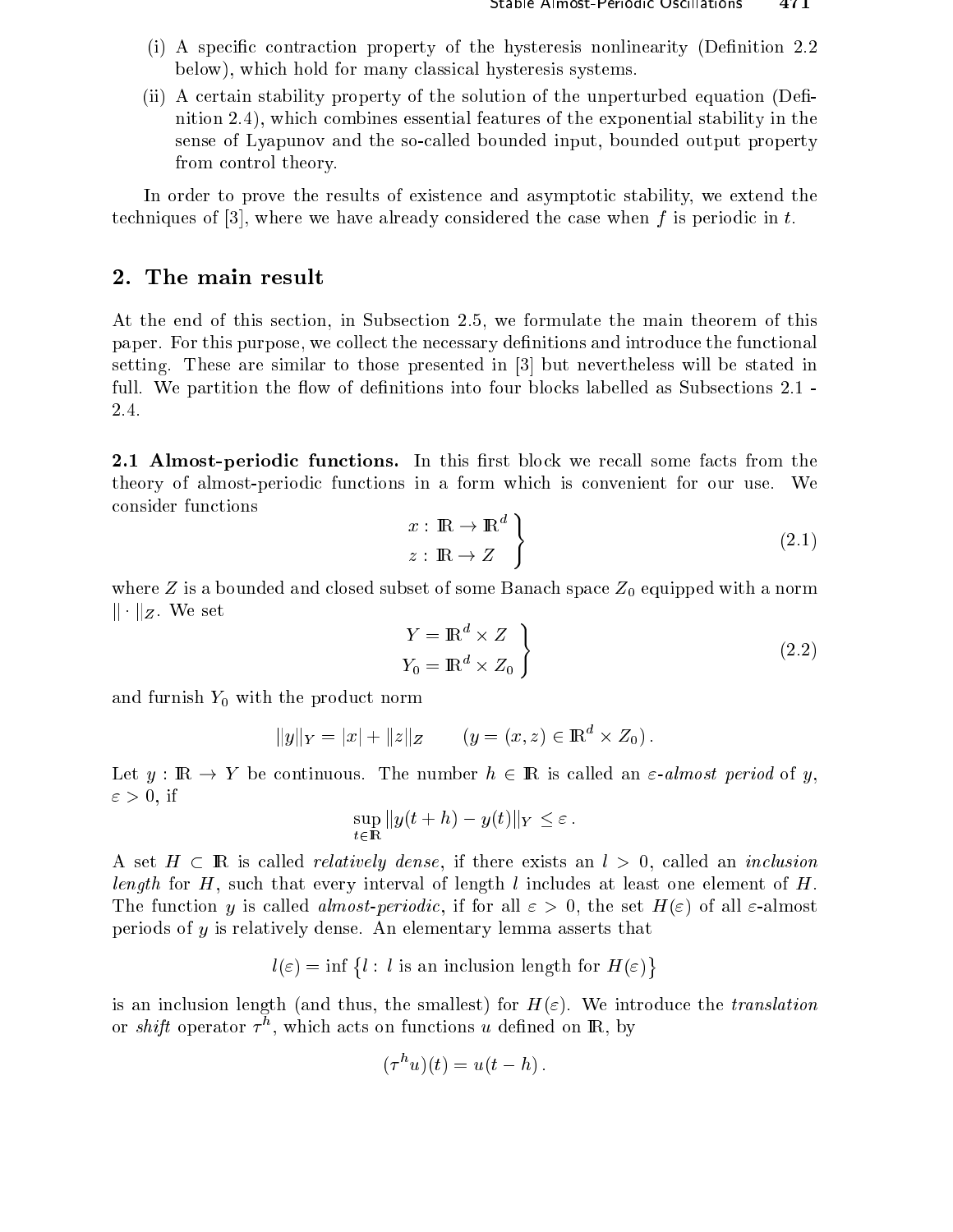The celebrated *Bochner criterion* states (see [1: p. 8f] or [2: p. 10]) that a continuous function  $y: \text{I\!K} \rightarrow Y_0$  is almost-periodic if and only if the set  $\{ \tau^{\ast} y \}_{h \in \mathbb{R}}$  of all translates of y is a relatively compact subset of the space of continuous bounded  $Y_0$ -valued functions with respect to the maximum norm; or, equivalently, if and only if every sequence  $n_n$   $\in$  in possesses a subsequence  $\nu_i = n_{n_i}$  such that  $\tau \cdot y$  is uniformly convergent. Another fundamental theorem – which we will not use – states that y is almost-periodic if and only if it can be represented as the uniform limit of trigonometric polynomials (see [1: p. 14ff] or [2: p. 29]).

**2.2 Solution of the perturbed system.** Given an almost-periodic solution  $x^*$  : In  $\rightarrow$  $\,$  m. The unperturbed system

$$
x' = f(t, x), \tag{2.3}
$$

we seek an almost-periodic solution  $y^*=(x^*,z^*)$  of the perturbed system,  $L:$  IR  $\rightarrow$  IR  $\rightarrow$ being a linear operator,

$$
x' = f(t, x) + \varepsilon g(x, z(t))
$$
\n(2.4)

$$
z(t) = \left(\Gamma[t_0, z(t_0)]\right) L x(t)
$$
\n
$$
(2.5)
$$

in the fun
tion spa
es

$$
x^{\varepsilon} \in W_{\mathbb{R},d} = \left\{ x : \mathbb{R} \to \mathbb{R}^d \, \middle| \, x \text{ absolutely continuous on every compact interval} \right\}
$$

$$
z^{\varepsilon} \in C_{\mathbf{R},Z} = \{ z : \mathbf{R} \to Z \, \vert \, z \text{ continuous} \} .
$$

We also require restrictions

$$
W_{t,d} = \{x|_{[t,\infty)} : x \in W_{\mathbb{R},d}\}\n\nC_{t,Z} = \{z|_{[t,\infty)} : z \in C_{\mathbb{R},Z}\}
$$

We consider a family of operators

$$
\Gamma[t_0, z_0]: W_{t_0, m} \to C_{t_0, Z} \qquad (t_0 \in \mathbb{R}, z_0 \in Z).
$$

Denition 2.1 (Notion of Solution). We say that <sup>y</sup> <sup>=</sup> (x; z) <sup>2</sup> WIR;d - CIR;Z is <sup>a</sup> solution of (2.4) (2.5), if (2.5) and if (2.4) holds for all the computer  $\sim$  2 IR, for every to 2 IR, (2.5) holds for all  $t \geq t_0$ , where the restriction to  $W_{t_0,m}$  of  $Lx \in W_{\mathbb{R},m}$  is again denoted by  $Lx$ .

**2.3 Normal hysteresis nonlinearities.** Besides the Volterra property  $(1.4)$ , we require the semigroup property whi
h an be written as

$$
\left(\Gamma\big[t_0+h, (\Gamma[t_0, z_0]u)(t_0+h)\big]v\right)(t) = (\Gamma[t_0, z_0]u)(t) \qquad (t \ge t_0 + h) \tag{2.6}
$$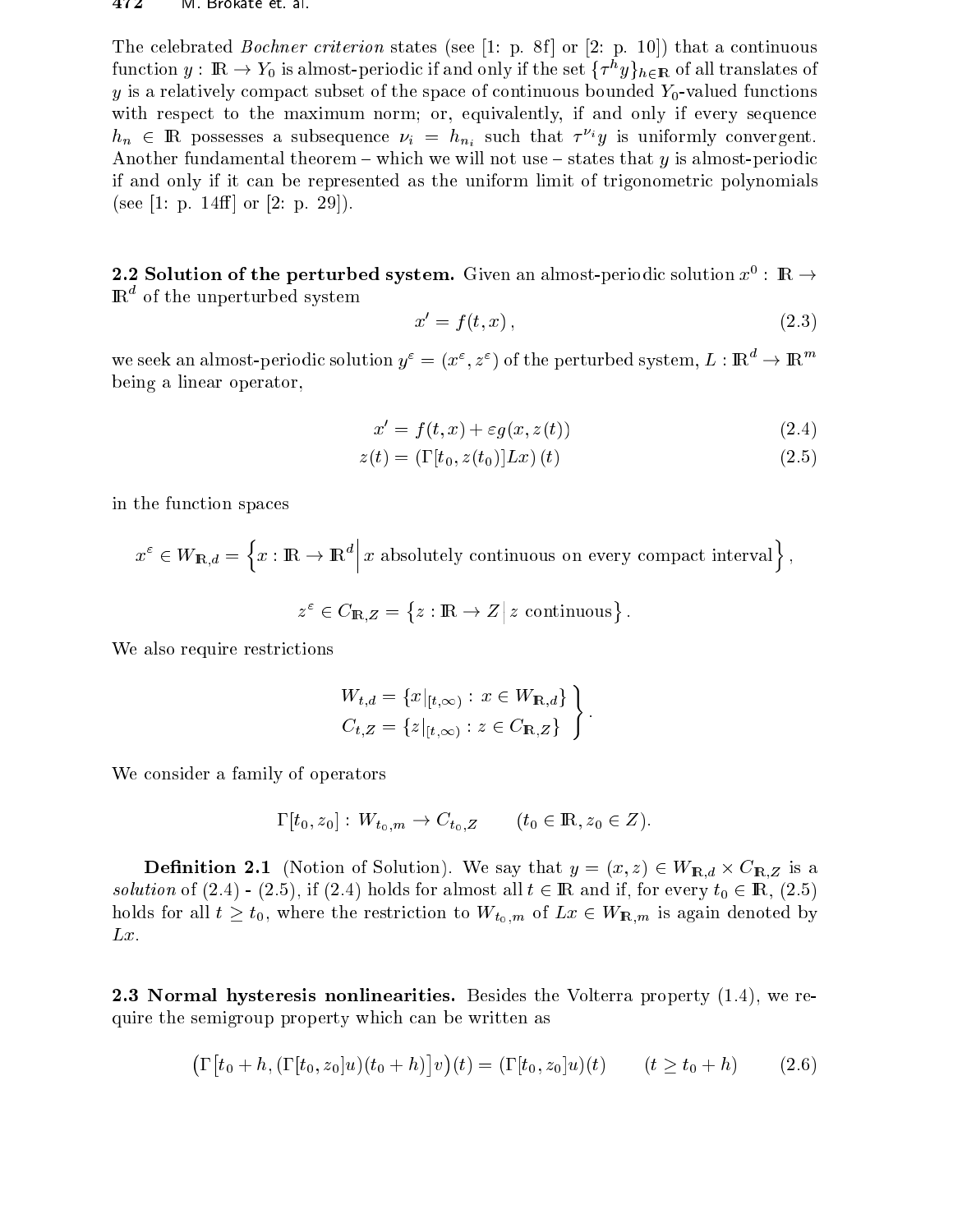for every  $h \geq 0$  and  $u \in W_{t_0,m}$ , where  $v = u|_{[t_0+h,\infty)}$ . Property (1.6) of being autonomous becomes, in terms of the shift operator  $\tau^h$  which maps  $W_{t_0,m}$  to  $W_{t_0+h,m}$  and  $C_{t_0,Z}$  to  $C_{t_0+h,Z}$ ,

$$
\tau^h \circ \Gamma[t_0, z_0] = \Gamma[t_0 + h, z_0] \circ \tau^h \qquad (h \in \mathbb{R}). \tag{2.7}
$$

Moreover, we assume that  $\Gamma$  satisfies the following two conditions which we state without further explanation and we refer to [3] for a discussion.

(N1) There exists a constant  $\gamma_u > 0$  such that for every  $t_0 \in \mathbb{R}$ ,  $z_0 \in Z$ , every  $t \geq s \geq t_0$  and every  $u, v \in W_{t_0,m}$  the inequality

$$
\left\| \left( \Gamma[t_0, z_0] u \right)(s) - \left( \Gamma[t_0, z_0] v \right)(s) \right\|_Z \leq \gamma_u \| u - v \|_{t_0, t}
$$

holds, where

$$
||u||_{t_0,t} = |u(t_0)| + \int_{t_0}^t |u'(s)| ds
$$

(N2) There exists a threshold  $\beta > 0$  and a continuous and bounded function q:  $\mathbb{R}_+ \to \mathbb{R}_+$  with  $q(\alpha) < 1$  for  $\alpha > \beta$  such that

$$
\left\| \left( \Gamma[t_0, z_0]u \right) (t) - \left( \Gamma[t_0, z_1]u \right) (t) \right\|_Z \le q(\text{osc}_{t_0, t}u) \left\| z_0 - z_1 \right\|_Z \tag{2.8}
$$

holds for all  $t \geq t_0$ , all  $z_0, z_1 \in Z$  and all  $u \in W_{t_0,m}$ . Here,

$$
\text{osc}_{t_0,t}u = \sup_{t_0 \leq \tau, \sigma \leq t} |u(\tau) - u(\sigma)| = \sup_{t_0 \leq \tau \leq t} u(\tau) - \inf_{t_0 \leq \tau \leq t} u(\tau).
$$

The following definition summarizes the requirements concerning  $\Gamma$ .

**Definition 2.2** (Normal Family). The family  $\Gamma[t_0, z_0]$  is called *normal with thresh*old  $\beta > 0$  if it is autonomous (2.7), satisfies the Volterra property (1.4), the semigroup property (2.6) as well as properties (N1) and (N2), the latter with this value of  $\beta$ .

Informally speaking, property  $(N1)$  describes rather weak correctness of  $\Gamma$  with respect to perturbations of the input u, whereas property  $(N2)$  describes rather strong correctness with respect to perturbation of the initial internal state  $z_0$ . In particular, there should be *exponential* convergence of the internal states z for any input  $u = u(t)$ of oscillation greater than h. In [3] we have proved that some important hysteresis nonlinearities such as the von Mises yield criterion generate normal families.

2.4 Stability properties. We now discuss again the unperturbed system (2.3). Let  $f:\mathbb{R}\times\mathbb{R}^d\to\mathbb{R}^d$  be uniformly continuous in  $(t,x)$  and Lipschitz continuous in x. Then the initial value problem

$$
\begin{aligned}\nx' &= f(t, x) \\
x(t_0) &= x_0\n\end{aligned}
$$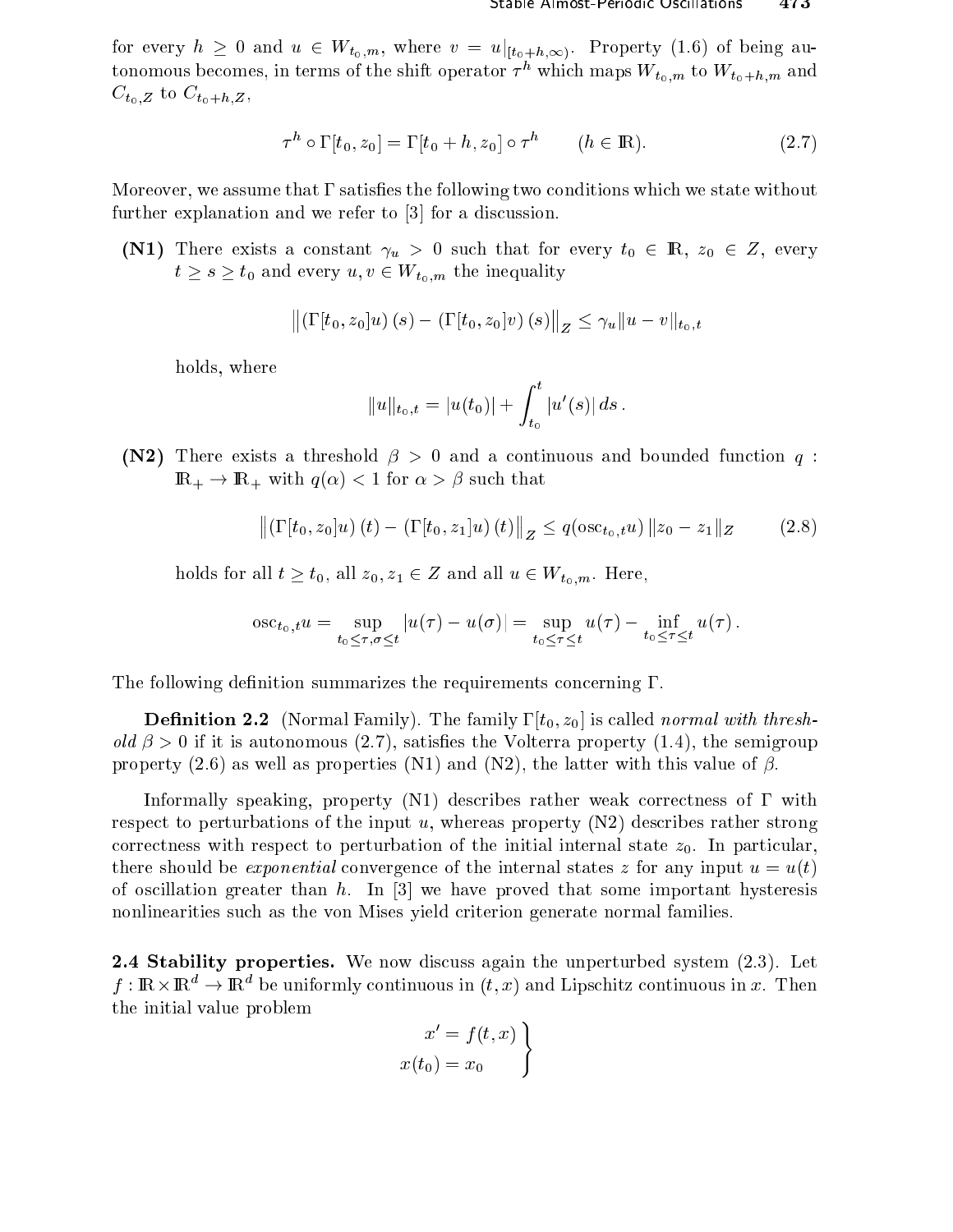has a unique solution  $x = x(t; t_0, x_0)$  for any given  $t_0 \in \mathbb{R}$  and  $x_0 \in \mathbb{R}^n$  , which moreover depends continuously on  $(t_0, x_0)$ . Let  $x^\circ : \mathbb{R} \to \mathbb{R}^\circ$  be any solution of (2.3), let  $\sigma > 0$ . We say that the solution  $x^2$  is  $\theta$ -uniformly stable (cf.  $\pm$  (; p. 103/Definition 1.1) if

$$
\lim_{\tau \to \infty} \sup_{t-t_0 > \tau} \sup_{\substack{t_0 \in \mathbf{R} \\ |x_0 - x^0(t_0)| < \sigma}} |x(t; t_0, x_0) - x^0(t)| = 0.
$$

We introduce a similar concept concerning the perturbed system

$$
x' = f(t, x) + \varepsilon g(x, z(t))
$$
\n(2.9)

$$
z(t) = (\Gamma[t_0, z(t_0)]Lx)(t).
$$
 (2.10)

Recall that  $(2.9)$  -  $(2.10)$  is said to be *well posed*, if the corresponding initial value problems with initial onditions

$$
\begin{aligned}\nx(t_0) &= x_0 \\
z(t_0) &= z_0\n\end{aligned}
$$
\n(2.11)

have a unique solution

$$
y(t) = (x(t), z(t)) = (x^{\varepsilon}(t; t_0, x_0, z_0), z^{\varepsilon}(t; t_0, x_0, z_0)) \qquad (t \ge t_0)
$$

for every  $t_0 \in \mathbb{R}, \; x_0 \; \in \; \mathbb{R}^+$  and  $z_0 \; \in \; Z,$  which moreover depends continuously on  $(t_0, x_0, z_0).$ 

Let  $y=(x,z):{\rm l}\rm K_+ \to {\rm l}\rm K_- \times Z$  be a solution of the well posed system (2.9) - (2.10), and let  $\sigma > 0$ .

**Definition 2.3** (Uniform Stability of a Hysteresis System). We say that y is  $\sigma$ uniformly stable in the stable in the stable in the stable in the stable in the stable in the stable in the sta

$$
\lim_{\tau \to \infty} \sup_{t-t_0 > \tau} \sup_{\substack{t_0 \in \mathbb{R}, z_0 \in Z \\ |x_0 - x(t_0)| < \sigma}} |x^{\varepsilon}(t; t_0, x_0, z_0) - x(t)| = 0 \choose \lim_{\substack{t_0 - x(t_0)| < \sigma \\ t_0 \in \mathbb{R}, z_0 \in Z}} \|z^{\varepsilon}(t; t_0, x_0, z_0) - z(t)\|_Z = 0.
$$

Note that this stability is global with respect to the unknown initial state  $z_0 \in Z$  of the perturbation. Moreover, we say that  $y = (x, z)$  is globally asymptotically stable, if it is  $\sigma$ -uniformly stable for each  $\sigma > 0$ .

**2.5 The main theorem.** Let  $x^{\circ}$  : IR  $\rightarrow$  IR be a solution of the unperturbed system (2.3). We define a notion of stability of  $x^\downarrow$  related to the perturbed system

$$
x' = f(t, x) + \xi(t)
$$
  

$$
x(t_0) = x_0
$$

whose unique solution we denote by  $x(t; t_0, x_0, \xi(\cdot))$ , and where  $\xi : \mathbb{R} \to \mathbb{R}^+$  represents some general ontinuous perturbation.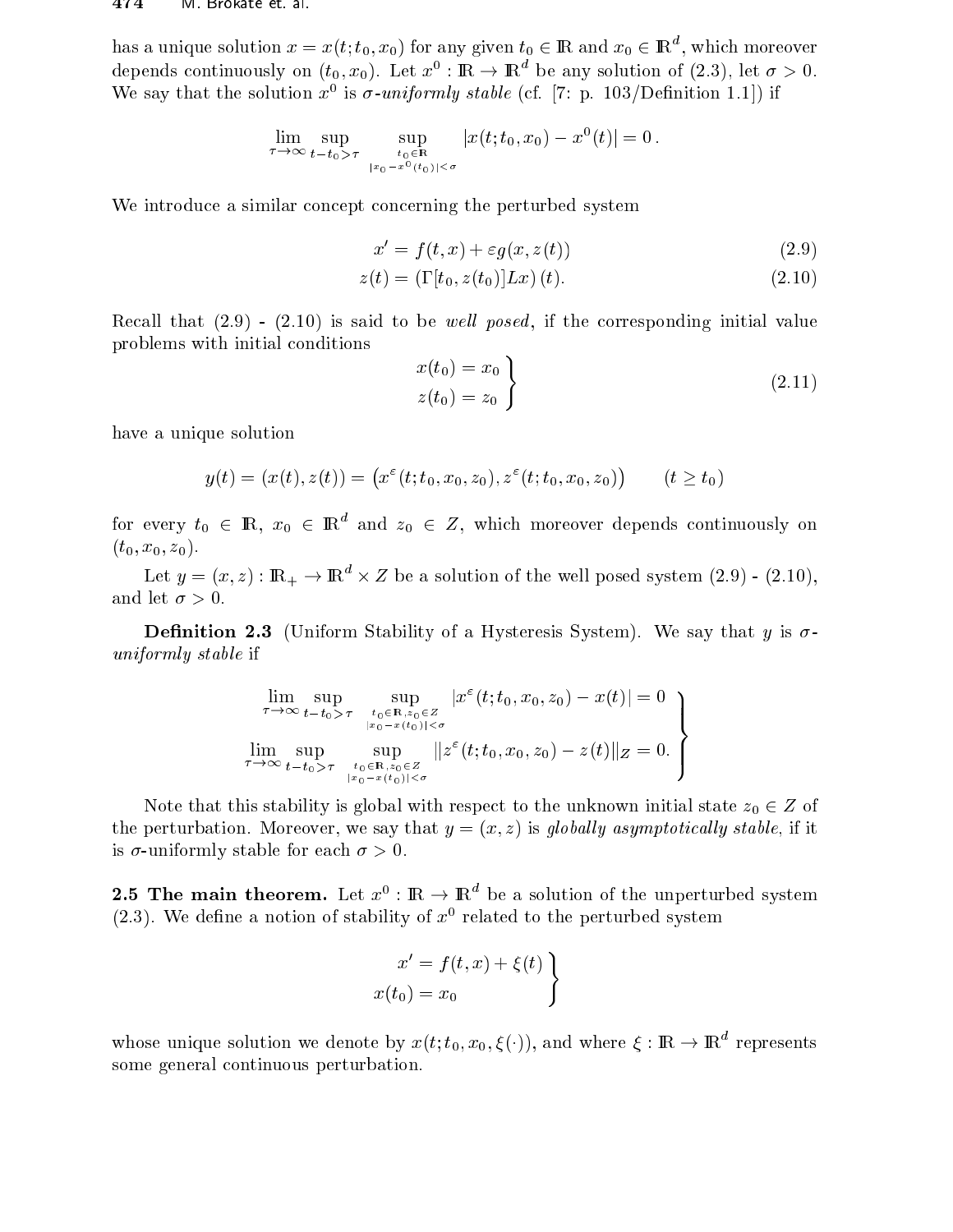**Definition 2.4** (Convergence Property). The function  $f$  is called *convergent near*  $x^*$ , if there exist positive numbers  $\varepsilon_c$ ,  $\theta_c$ ,  $\gamma_c$ ,  $q_c$ ,  $I_c$  and a bounded function  $\rho_c$  : If( $_+$   $\rightarrow$  $\mathbb{R}_+$  with  $\rho_c(T) \leq q_c < 1$  for all  $T \geq T_c$  such that, for all  $t_0 \in \mathbb{R}$ , the conditions

 $|x_0 - x(t_0)|, |y_0 - x_0|$ and  $|\xi(t)|, |\eta(t)| \leq \varepsilon_c \quad (t \geq t_0)$ imply that for all  $t \geq t_0$ 

$$
\left|x(t;t_0,x_0,\xi(\cdot))-x(t;t_0,y_0,\eta(\cdot))\right|\leq \rho_c(t-t_0)|x_0-y_0|+\gamma_c \max_{t_0\leq s\leq t}|\xi(s)-\eta(s)|.
$$

This property ombines essential features of the exponential stability in the sense of Lyapunov and the BIBO (bounded input - bounded output) stability in ontrol theory (see, for instance,  $[11: p. 583]$ ). It can be extracted from various other stability properties (see Section 4 below).

ivote that if  $f$  is convergent near  $x^\downarrow$  , then

$$
\left| x(t_0 + nT_c; t_0, x_0) - x^0(t_0 + nT_c) \right| \le q_c^n |x_0 - x^0(t_0)| \le q_c^n \delta_c
$$

If  $|x_0-x^-(t_0)| < \theta_c$ , therefore x is  $\sigma$ -uniformly stable for  $\sigma \leq \theta_c$ .

We also need to impose some growth condition on the perturbation. If  $f$  is globally Lips
hitz ontinuous, by virtue of Gronwall's inequality the estimate

$$
|x(t; t_0, x_0)| \le c_0 e^{c_1(t - t_0)} (1 + |x_0|)
$$

holds for the solution of the unperturbed problem with some constants  $c_0, c_1$ . In order to obtain a orresponding estimate for the perturbed problem uniformly with respe
t to  $z_0$ , we want the growth condition

$$
\begin{aligned} \textbf{(G)} \quad & \left\{ \left| g\big(x(t), \left(\Gamma[t_0, z_0] L x\right)(t)\right) \right| \le a_g |x(t)| + b_g \\ \text{for all } x \in W_{t_0, m}, \ (t_0, z_0) \in \mathbb{R} \times Z, \ t \ge t_0 \end{aligned} \right.
$$

to be satisfactor and bedien communication  $Q$  ; by an explicit to form in [3] and the component statement of some sufficient conditions for this growth condition to hold.

We now formulate the main theorem.

**Theorem 1.** Suppose that x<sup>-</sup> is an almost-periodic solution of system  $(1.1)$  where f is uniformly continuous in  $(t, x)$ , satisfies a global Lipschitz condition in x and is convergent near  $x^{\perp}$ . Let  $q$  satisfy a global Lipschitz condition in  $x$  and  $z$ . Let  $1$  be a normal family with the threshold  > 0, assume that

$$
\operatorname{osc}_{-\infty,\infty}(Lx^0) > \beta\,,\tag{2.12}
$$

and let, is a complete that the growth condition (Se) be satisfactored. Then there exists  $\bullet$   $\bullet$  or and the  $\sigma > 0$  such that, for every  $0 < \varepsilon < \varepsilon_0$ , the perturbed system  $(1.2)$  -  $(1.3)$  has a unique almost-periodic solution  $y^* = (x^*, z^*)$  satisfying  $|x^*(t) - x^*(t)| \leq \sigma$  for all  $t \in \mathbb{R}$ ; this solution is -uniformly stable and enjoys the property

$$
\lim_{\varepsilon \to 0} \sup_{t \in \mathbb{R}} |x^0(t) - x^{\varepsilon}(t)| = 0.
$$
\n(2.13)

The proof of Theorem 1 is given in Section 3.

Indeed, a slightly stronger statement on
erning uniqueness holds, as it is proved in Lemma 5.7 below: Every almost-periodic solution  $y^+ = (x^+, z^+)$  of the perturbed system which is not identically equal to  $y^{\varepsilon}$  must satisfy

$$
\inf_{t \in \mathbb{R}} |x^0(t) - \tilde{x}^{\varepsilon}(t)| \ge \sigma. \tag{2.14}
$$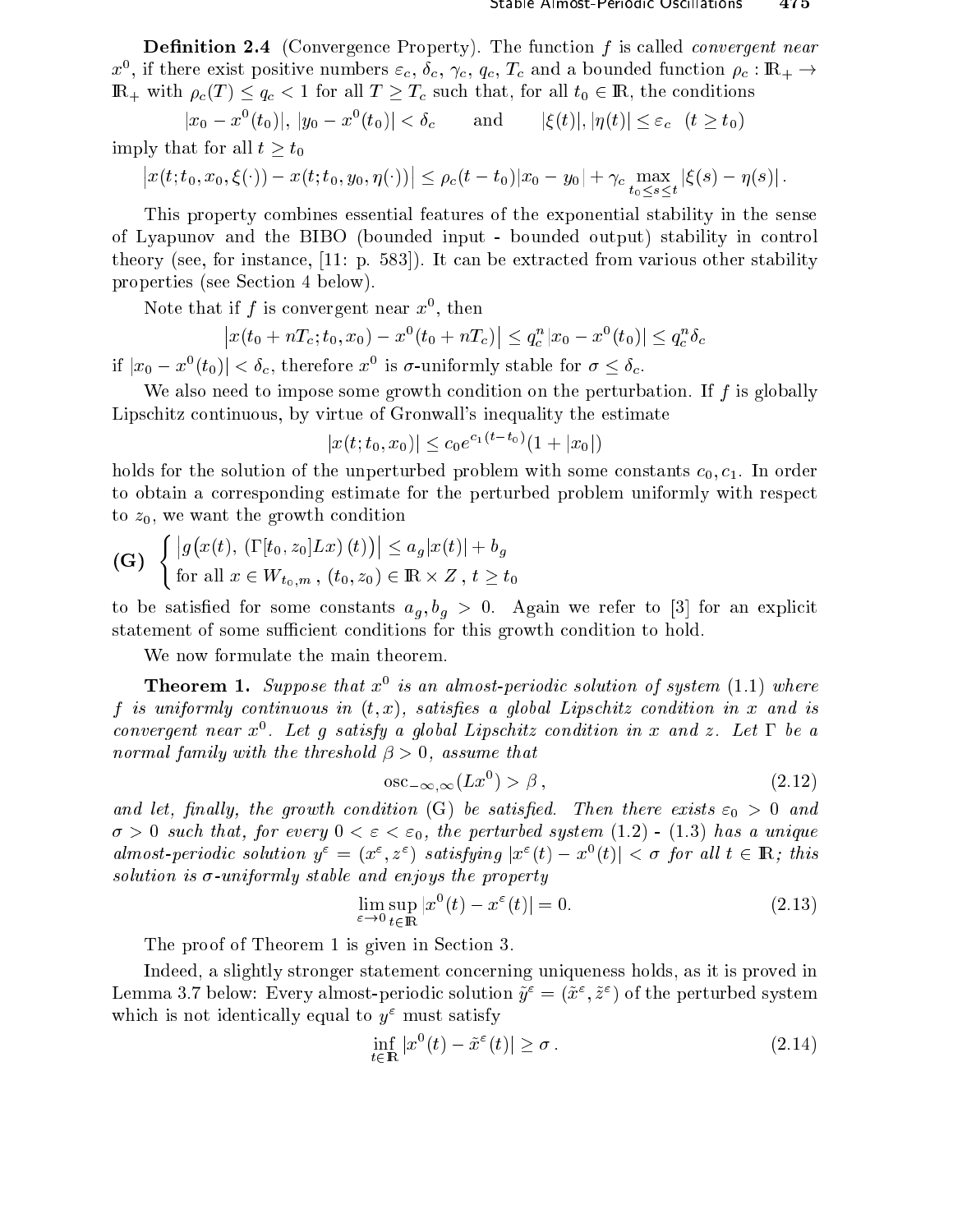$\mathbf{r}$ 

### 3. Proof of the main theorem

Throughout this se
tion, we suppose that the assumptions of Theorem 1 hold, and we freely use the definitions and notations from the previous section.

**3.1 Preliminary results.** We begin with some preliminary results. We omit their proofs, sin
e those are ompletely analogous to the ones given in the development from Lemma 2.1 to Corollary 2.3 in  $[3]$ .

**Lemma 3.1.** For every  $\varepsilon \geq 0$ , system (1.2) - (1.3) together with the initial conditions (2.11) has a unique solution  $\mathbf{1}$ 

$$
y^{\varepsilon} = (x^{\varepsilon}, z^{\varepsilon}) = (x^{\varepsilon}(t; t_0, x_0, z_0), z^{\varepsilon}(t; t_0, x_0, z_0)) \qquad (t \ge t_0).
$$

Note that the Volterra property of  $\Gamma$  is needed in the proof of Lemma 3.1.

**Lemma 3.2.** There exists a continuous function  $\gamma : \mathbb{R}_+ \to \mathbb{R}_+$  such that the

 

$$
\left| \frac{d}{dt} (x^{\varepsilon}(t; t_0, x_0, z_0) - x^{\varepsilon}(t; t_0, x_1, z_1)) \right| \leq \gamma (t - t_0) (|x_0 - x_1| + \varepsilon ||z_0 - z_1||_Z) \n\left| \frac{d}{dt} (x^{\varepsilon}(t; t_0, x_0, z_0) - x(t; t_0, x_1)) \right| \leq \gamma (t - t_0) (|x_0 - x_1| + \varepsilon (1 + |x_1|))
$$

hold for all  $\varepsilon \geq 0, t \geq t_0, x_0, x_1 \in \mathbb{R}^n$  and  $z_0, z_1 \in \mathbb{Z}$ .

Corollary 3.2. There exist continuous functions 
$$
\gamma_x, \gamma_z, \gamma_w : \mathbb{R}_+ \to \mathbb{R}_+
$$
 with  
\n
$$
\left| x^{\varepsilon}(t; t_0, x_0, z_0) - x^{\varepsilon}(t; t_0, x_1, z_1) \right| \leq \gamma_x (t - t_0) \left( |x_0 - x_1| + \varepsilon ||z_0 - z_1||_Z \right)
$$
\n
$$
\left\| z^{\varepsilon}(t; t_0, x_0, z_0) - z^{\varepsilon}(t; t_0, x_1, z_1) \right\|_Z \leq \gamma_z (t - t_0) \left( |x_0 - x_1| + ||z_0 - z_1||_Z \right)
$$
\n
$$
\left\| x^{\varepsilon}(\cdot; t_0, x_0, z_0) - x^{\varepsilon}(\cdot; t_0, x_1, z_1) \right\|_{t_0, t} \leq \gamma_w (t - t_0) \left( |x_0 - x_1| + \varepsilon ||z_0 - z_1||_Z \right)
$$
\n
$$
\left\| x^{\varepsilon}(\cdot; t_0, x_0, z_0) - x(\cdot; t_0, x_1) \right\|_{t_0, t} \leq \gamma_w (t - t_0) \left( |x_0 - x_1| + \varepsilon (1 + |x_1|) \right).
$$

Note that there is no  $\varepsilon$  in the rightmost term of the second inequality in the corollary above.

Corollary 3.2. System  $(1.2)$  -  $(1.3)$  is well posed.

3.2 The contraction property of the transition mapping. For a given function  $\varphi: \text{{\rm I\!R}}\times \text{{\rm I\!R}}\ \to \text{{\rm I\!R}}$  , we consider the initial value problems

$$
x' = \varphi(t, x) + \varepsilon g(x, z(t))
$$
  
and  

$$
x(t_0) = x_0
$$
 and  

$$
z(t) = (\Gamma[t_0, z(t_0)]Lx)(t)
$$
  

$$
z(t_0) = z_0
$$

From its solution  $y^{\varepsilon} = (x^{\varepsilon}, z^{\varepsilon})$  we define the transition mapping  $S_{t,s}^{\varphi,\varepsilon}$  $t_0,t$   $\qquad \qquad \nu$ 

$$
S_{t_0,t}^{\varphi,\varepsilon}(x_0,z_0)=y^{\varepsilon}(t;t_0,x_0,z_0)=\big(x^{\varepsilon}(t;t_0,x_0,z_0),z^{\varepsilon}(t;t_0,x_0,z_0)\big).
$$

We consider the  $\theta$ -neighbourhood of the given almost-periodic solution  $x^{\epsilon}$  of the unperturbed system,

$$
B(\delta, t) = \left\{ \xi \in \mathbb{R}^d : |\xi - x^0(t)| < \delta \right\} \quad (\delta > 0, t \in \mathbb{R}).
$$

We will prove that  $S_{t_0,t_0+T}^{\prime\prime}$  is a contraction for sufficiently large T.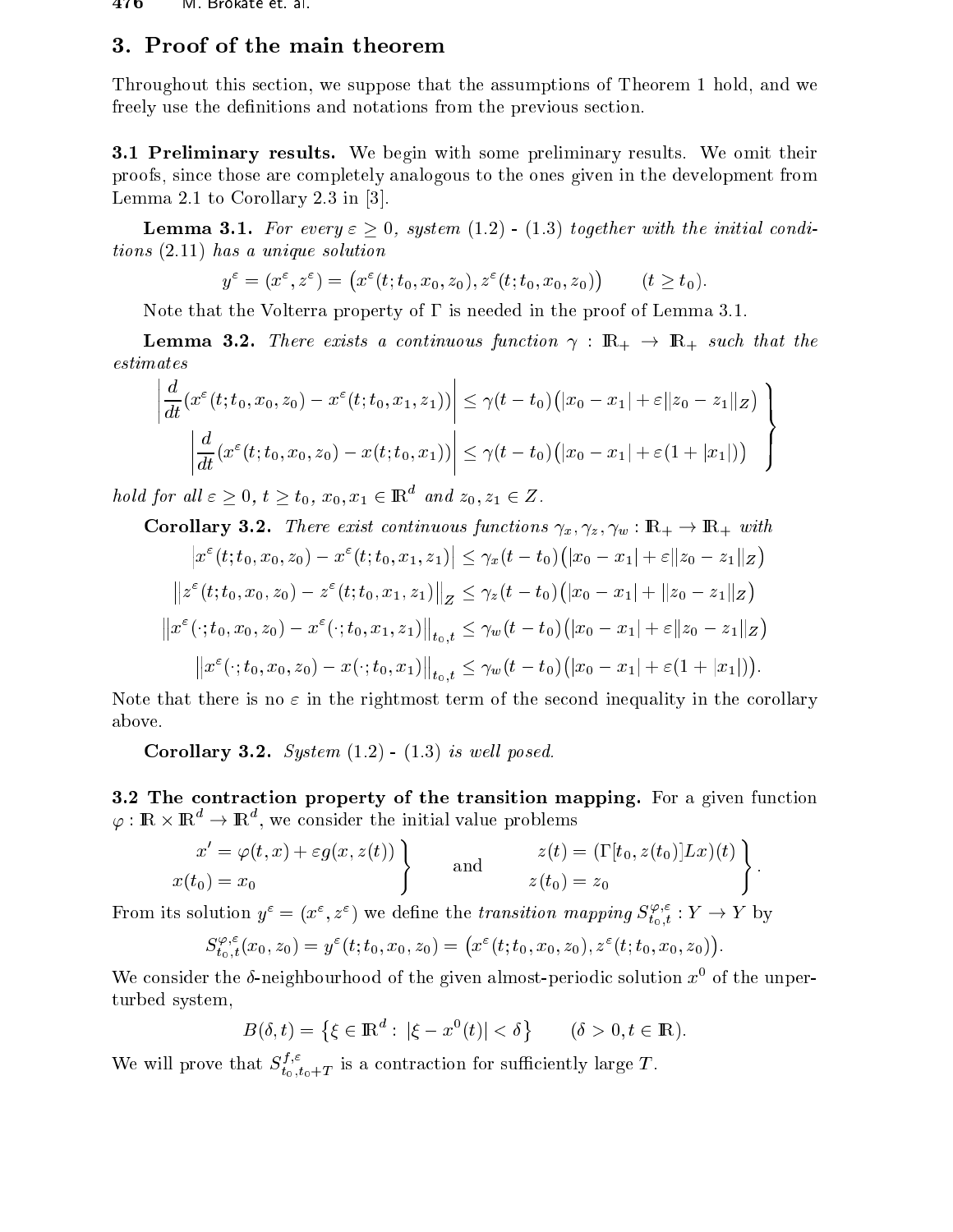$-$  ------- . There exists a  $\mathcal{L}$  , we have independent of  $\mathcal{L}$  and  $\mathcal{L}$ 

$$
\beta_0 := \inf_{t \in \mathbb{R}} \text{osc}_{t,t+T}(Lx^0) > \beta.
$$

**Proof.** Fix  $t_1, t_2 \in \mathbb{R}$  with  $|Lx_1(t_1) - Lx_1(t_2)| = p + 4\eta$  for some  $\eta > 0$ . Set

$$
T_{\beta} = 2 \max\{l(\eta), |t_1 - t_2|\}.
$$

Then for every then for every then the state  $\mu$  and  $\mu$  and  $\mu$  and an  $\mu$  where  $\mu$  in  $\mu$  $I_j = |t - t_j, t + 1 - t_j|$  ( $j = 1, 2$ ). Thus,  $t_j + \tau \in [t, t + 1]$  and  $p_0 \geq |Lx(t_1 + \tau)| - 1$  $Lx$   $(t_2 + 7)$   $\geq$   $\rho$  + 21]

From the properties of the function q appearing in  $(2.8)$  it now follows that

$$
q_{\beta} := \sup_{\substack{t_0 \in \mathbb{R} \\ T \ge T_{\beta}}} q\left(\csc_{t_0, t_0 + T}(Lx^0)\right) < 1. \tag{3.1}
$$

**Proposition 3.1.** There exists  $T_* > 0$  such that for every  $T \geq T_*$  and every  $q_* > 0$ 

$$
\max\{q_c, q_\beta\} < q_* < 1\tag{3.2}
$$

there exist  $o_* > 0$ ,  $\varepsilon_* > 0$  and a metric  $a_*$  on  $\operatorname{I\!K}^{\!\!\!\!\sim} \times Z$  such that for every  $0 < \varepsilon < \varepsilon_*$ and every top 2 2 in the transition mapping asset as

$$
S_{t_0,t_0+T}^{f,\varepsilon}: B(\delta_*, t_0) \times Z \to B(\delta_*, t_0+T) \times Z
$$

and is a complete to describe the second of the second complete the second second

$$
\left| x^{\varepsilon}(t_0 + T; t_0, x_0, z_0) - x^0(t_0 + T) \right| \leq q_* |x_0 - x^0(t_0)| + C_* \varepsilon \tag{3.3}
$$

holds with some onstant C independent from "; t0; x0; z0.

Proof. Let Æ be the onstant appearing in Denition 2.4. We onsider the perturbed solution  $y^{\circ}(t)=(x^{\circ}(t),z^{\circ}(t))=S_{t_0,t}^{\circ}(x_0,z_0)$  and define

$$
M_{\varepsilon}(T) = \sup \left\{ |x^{\varepsilon}(t)| : t_0 \in \mathbb{R}, z_0 \in Z, t \in [t_0, t_0 + T], x_0 \in B(\delta_c, t_0) \right\}
$$
  

$$
G_{\varepsilon}(T) = a_q M_{\varepsilon}(T) + b_q.
$$

The assumption on f and g imply that  $\mu$  imply that Mg imply that Mathematic and The last estimate interesting in Coronary 3.1 gives (note that  $x^*$ , being almost-periodic, is bounded)

$$
M_{\varepsilon}(T) \leq ||x^0||_{\infty} + \gamma_w(T)(\delta_c + \varepsilon(1 + ||x^0||_{\infty}))
$$

We now apply Definition 2.4 with  $\zeta(t) = \varepsilon q(y(t))$  and  $\eta = 0$ . We obtain that the inequality

$$
\begin{aligned} \left| x^{\varepsilon}(t_0 + T; t_0, x_0, z_0) - x^0(t_0 + T) \right| \\ &\leq \rho_c(T) |x_0 - x^0(t_0)| + \gamma_c \varepsilon \sup_{t \in [t_0, t_0 + T]} |g(y^{\varepsilon}(t))| \end{aligned} \tag{3.4}
$$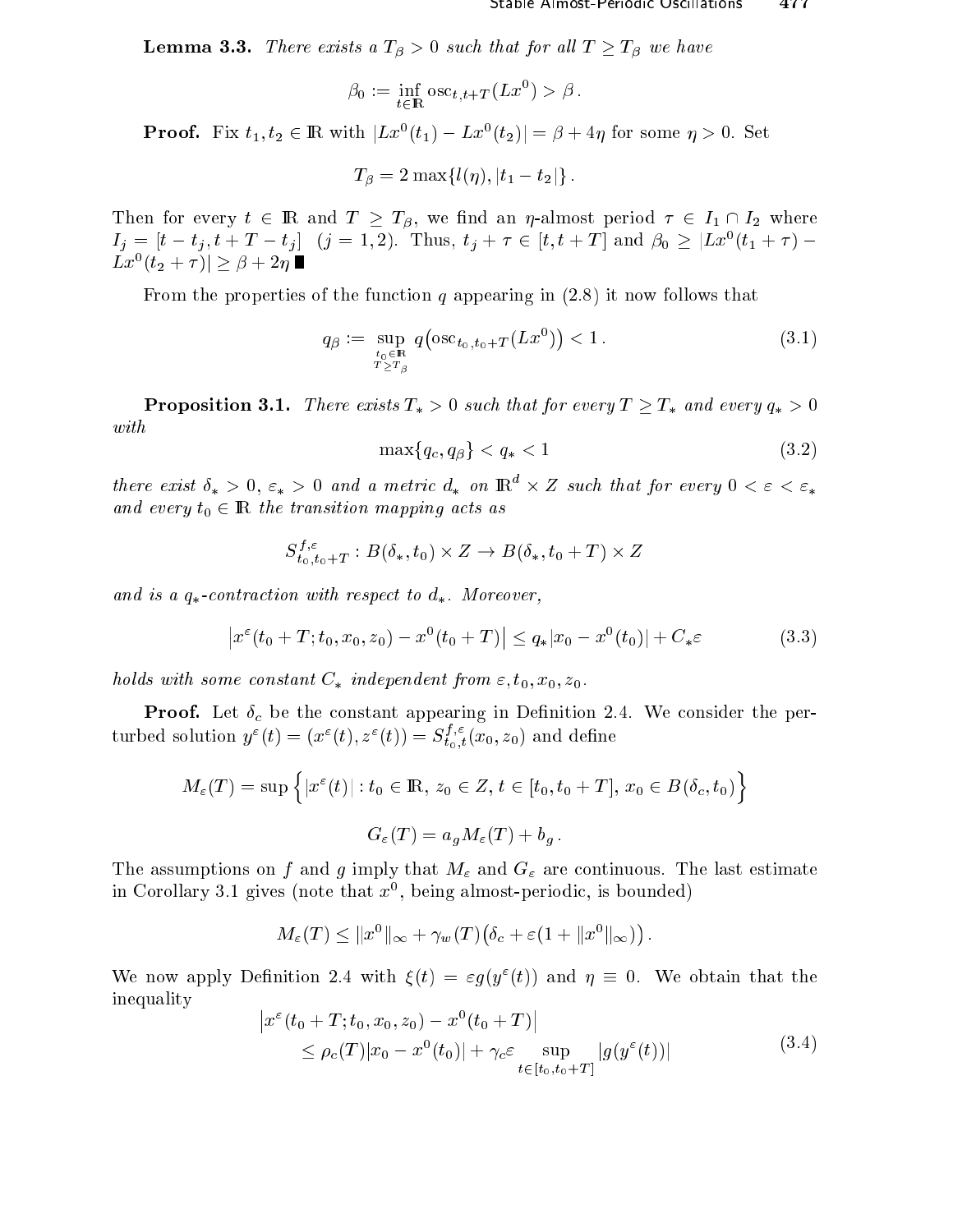#### $478$ IVI Brokate et al.

holds for  $(x_0, z_0) \in B(\delta, t_0) \times Z$  if  $\delta < \delta_c$  and  $\varepsilon G_{\varepsilon}(T) < \varepsilon_c$ . If, moreover,  $\gamma_c \varepsilon a_g \leq \frac{1}{2}$ . then, because we can estimate the rightmost term in (3.4) by  $G_{\varepsilon}(T)$ , we can rearrange  $(3.4)$  to obtain the a priori estimate

$$
M_{\varepsilon}(T) \le 2\left(\|x^0\|_{\infty} + \|\rho_c\|_{\infty}\delta_c + \frac{b_g}{2a_g}\right) =: M_{\infty},\tag{3.5}
$$

provided (3.4) is valid. Now fix any  $T_1 > 0$ , choose  $\varepsilon_1$  such that

$$
\sup_{\substack{T \in [0,T_1] \\ \varepsilon \le \varepsilon_1}} \varepsilon G_{\varepsilon}(T) \le \varepsilon_1 a_g \Big( \|x^0\|_{\infty} + \gamma_w(T) \big( \delta_c + \varepsilon_1 (1 + \|x^0\|_{\infty}) \big) \Big) + b_g \le \frac{\varepsilon_c}{2}.
$$
 (3.6)

Set now

$$
\varepsilon_0 = \min\left\{\varepsilon_1, \frac{1}{2\gamma_c a_g}, \frac{\varepsilon_c}{2(a_g M_\infty + b_g)}\right\}.
$$
\n(3.7)

Then for every  $\varepsilon < \varepsilon_0$ , we have  $\sup_{T \geq T_1} \varepsilon G_{\varepsilon}(T) \leq \frac{\varepsilon_c}{2}$ ; indeed it cannot occur that  $\frac{\varepsilon_c}{2} < \varepsilon G_{\varepsilon}(T) \leq \varepsilon_c$  due to (3.5) and  $(3.\overline{7})$ , and  $\varepsilon G_{\varepsilon}(T_1) \leq \frac{\varepsilon_c}{2}$  by (3.6). Thus, estimate (3.4) holds for all  $\delta < \delta_c$ ,  $\varepsilon < \varepsilon_0$ ,  $x_0 \in B(\delta, t_0)$ ,  $z_0 \in Z$  and  $t_0 \in \mathbb{R}$ . If we now choose  $T_0$ large enough and make  $\varepsilon_0$  smaller if necessary, we see that

$$
S^{f,\varepsilon}_{t_0,t_0+T}(B(\delta,t_0))\subset B(\delta,t_0+T)
$$

for all  $\delta < \delta_c$ ,  $\varepsilon < \varepsilon_0$ ,  $t_0 \in \mathbb{R}$  and  $T \geq T_0$ . To derive the contraction property, define

$$
T_* = \max\{T_0, T_\beta, T_c\}.
$$

Let  $t_0 \in \mathbb{R}$ ,  $\varepsilon < \varepsilon_1$ ,  $\delta < \delta_1$ ,  $T \geq T_*$  and  $(x_0, z_0), (x_1, z_1) \in B(\delta, t_0) \times Z$  be given. (Estimate  $(3.3)$ ) is then a consequence of  $(3.4)$ .) We introduce the abbreviations

$$
x_0(t) = x^{\varepsilon}(t; t_0, x_0, z_0)
$$
  
\n $x_1(t) = x^{\varepsilon}(t; t_0, x_1, z_1)$  and  $x_0(t) = z^{\varepsilon}(t; t_0, x_0, z_0)$   
\n $z_1(t) = z^{\varepsilon}(t; t_0, x_1, z_1)$ 

Then

$$
\begin{aligned}\nx_0'(t) &= f(t, x_0(t)) + \xi(t) \\
x_1'(t) &= f(t, x_1(t)) + \eta(t)\n\end{aligned}\n\quad \text{with} \quad\n\begin{aligned}\n\xi(t) &= \varepsilon g(x_0(t), z_0(t)) \\
\eta(t) &= \varepsilon g(x_1(t), z_1(t))\n\end{aligned}\n\right\}
$$

holds for all  $t \geq t_0$ . Corollary 3.1 implies

$$
|\xi(t) - \eta(t)| \le \varepsilon \gamma_*(T) (|x_0 - x_1| + ||z_0 - z_1||_Z) \qquad (t \in [t_0, t_0 + T])
$$

for some function  $\gamma_* : \mathbb{R}_+ \to \mathbb{R}_+$ . Since f is convergent near  $x^0$ ,

$$
\begin{aligned} \left| x_0(t_0 + T) - x_1(t_0 + T) \right| \\ &< \rho_c(T) |x_0 - x_1| + \gamma_c \gamma_*(T) \varepsilon \left( |x_0 - x_1| + \|z_0 - z_1\|_Z \right) \end{aligned} \tag{3.8}
$$

holds if  $\varepsilon \leq \varepsilon_3$ , where  $\varepsilon_3$  is chosen such that

$$
\varepsilon_3\gamma_*(T)\big(|x_0-x_1|+\|z_0-z_1\|_Z\big)\leq\varepsilon_c.
$$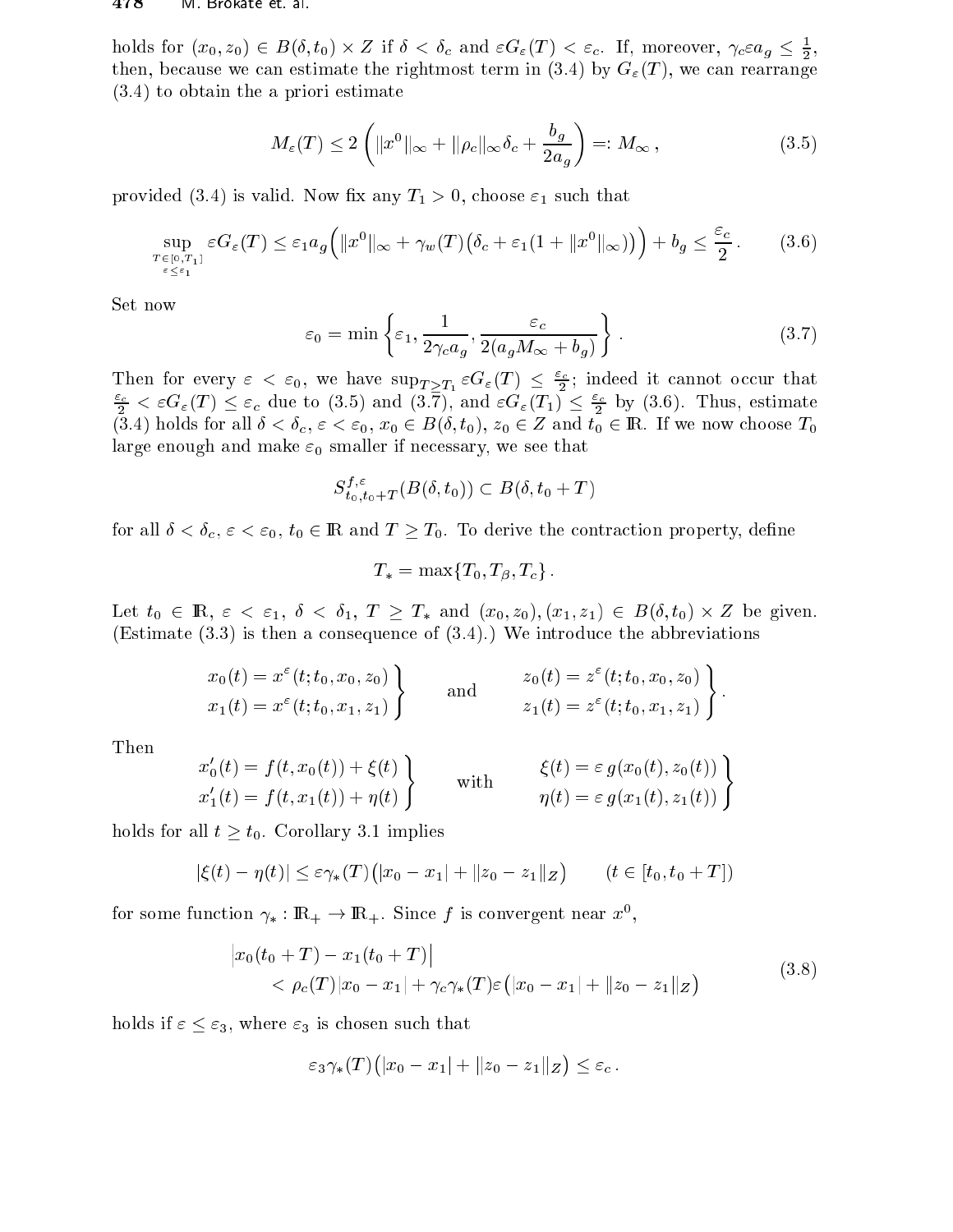To derive a corresponding estimate for  $||z_0(t_0 + T) - z_1(t_0 + T)||_Z$ , we use Property  $(N2)$  as follows. We first claim that

$$
q\big(\mathrm{osc}_{t_0,t_0+T}(Lx^{\varepsilon}(\,\cdot\,;t_0,x_0,z_0))\big)\leq q_{\beta}+\gamma(\varepsilon,\delta)\,,
$$

where  $\gamma$  is a certain function with  $\lim_{\varepsilon,\delta\to 0} \gamma(\varepsilon,\delta) = 0$ . Indeed, this follows from the rast estimate in Coronary 3.1 with  $x_1 = x^*(\iota_0)$  (thus  $x(\cdot; \iota_0, x_1) = x^*$ ), and from the continuity of q. Next, the use of the triangle inequality as well as of properties  $(N1)$ and (N2) yields

$$
||z_0(t_0 + T) - z_1(t_0 + T)||_Z
$$
  
\n
$$
\leq \gamma_u |L| ||x_0(\cdot) - x_1(\cdot)||_{t_0, t_0 + T} + (q_\beta + \gamma(\varepsilon, \delta)) ||z_0 - z_1||_Z
$$
\n(3.9)

We now conclude from (3.8) and (3.9), using again the estimates of Corollary 3.1, that there exist constants  $\gamma_1(T), \gamma_2(T), \gamma_3(T)$  depending only upon T with

$$
\begin{aligned} \left| x_0(t_0+T) - x_1(t_0+T) \right| &\leq (q_c + \varepsilon \gamma_1(T)) |x_0 - x_1| + \varepsilon \gamma_1(T) ||z_0 - z_1||_Z \qquad 3.10) \\ \left\| z_0(t_0+T) - z_1(t_0+T) \right\|_Z &\leq \gamma_2(T) |x_0 - x_1| + (q_\beta + \gamma(\varepsilon, \delta) + \varepsilon \gamma_3(T)) ||z_0 - z_1||_Z. \end{aligned}
$$

An explicit inspection of the characteristic equation of the matrix

$$
A_{\varepsilon,\delta} = \begin{pmatrix} q_c + \varepsilon \gamma_1(T) & \varepsilon \gamma_1(T) \\ \gamma_2(T) & q_\beta + \gamma(\varepsilon,\delta) + \varepsilon \gamma_3(T) \end{pmatrix}
$$
(3.11)

shows that its spectral radius  $r(A_{\varepsilon,\delta})$  satisfies

$$
r(A_{\varepsilon,\delta}) = \max\{q_c,q_\beta\} + \alpha(\varepsilon,\delta), \qquad \lim_{\varepsilon,\delta \to 0} \alpha(\varepsilon,\delta) = 0.
$$

Now we choose  $\theta_* \leq \theta_c$  and  $\varepsilon_* \leq \varepsilon_0$  small enough and a norm  $\|\cdot\|_*$  on  $\mathbb{R}^+$  such that  $||A_{\varepsilon,\delta}||_* \leq q_*$  holds for the associated operator norm if  $\delta \leq \delta_*$  and  $\varepsilon \leq \varepsilon_*$ . Note that this choice may depend upon the specific value of T . We define the metric  $\rho_*$  on IR  $^{\circ}$   $\times$  Z by

$$
\rho_*((x_0,z_0),(x_1,z_1))=\|(|x_0-x_1|,\|z_0-z_1\|_Z)\|_*.
$$

Then estimates (3.10) and (3.11) show that

$$
\rho_*\Big(\big(x_0(t_0+T),z_0(t_0+T)\big),\big(x_1(t_0+T),z_1(t_0+T)\big)\Big)\leq q_*\rho_*\big((x_0,z_0),(x_1,z_1)\big).
$$

 $\lambda$  (v) (v) and  $\lambda$  (x) and (x)  $\lambda$  (x) with  $\lambda$ Proposition 3.1 is proved  $\blacksquare$ 

**3.3 Completion of the proof.** Before we continue with the proof of our main theorem. let us remark that the transition mapping has the semigroup property

$$
S_{t_0, t_2}^{f, \varepsilon} = S_{t_1, t_2}^{f, \varepsilon} \circ S_{t_0, t_1}^{f, \varepsilon} \qquad (t_0 \le t_1 \le t_2). \tag{3.12}
$$

Since the family  $1\left[t_0,z_0\right]$  is autonomous, we have, setting  $f^{\pi}(t,x) = f(t-n,x)$ ,

$$
S_{t_0+h,t+h}^{f^h,\varepsilon} = S_{t_0,t}^{f,\varepsilon} \qquad (t_0, h \in \mathbb{R}, t \ge t_0).
$$
 (3.13)

From now on we assume that  $T \geq T_*$  has a fixed value, and  $T_*$ ,  $\delta_*$  and  $\varepsilon_*$  are chosen according to Proposition 3.1.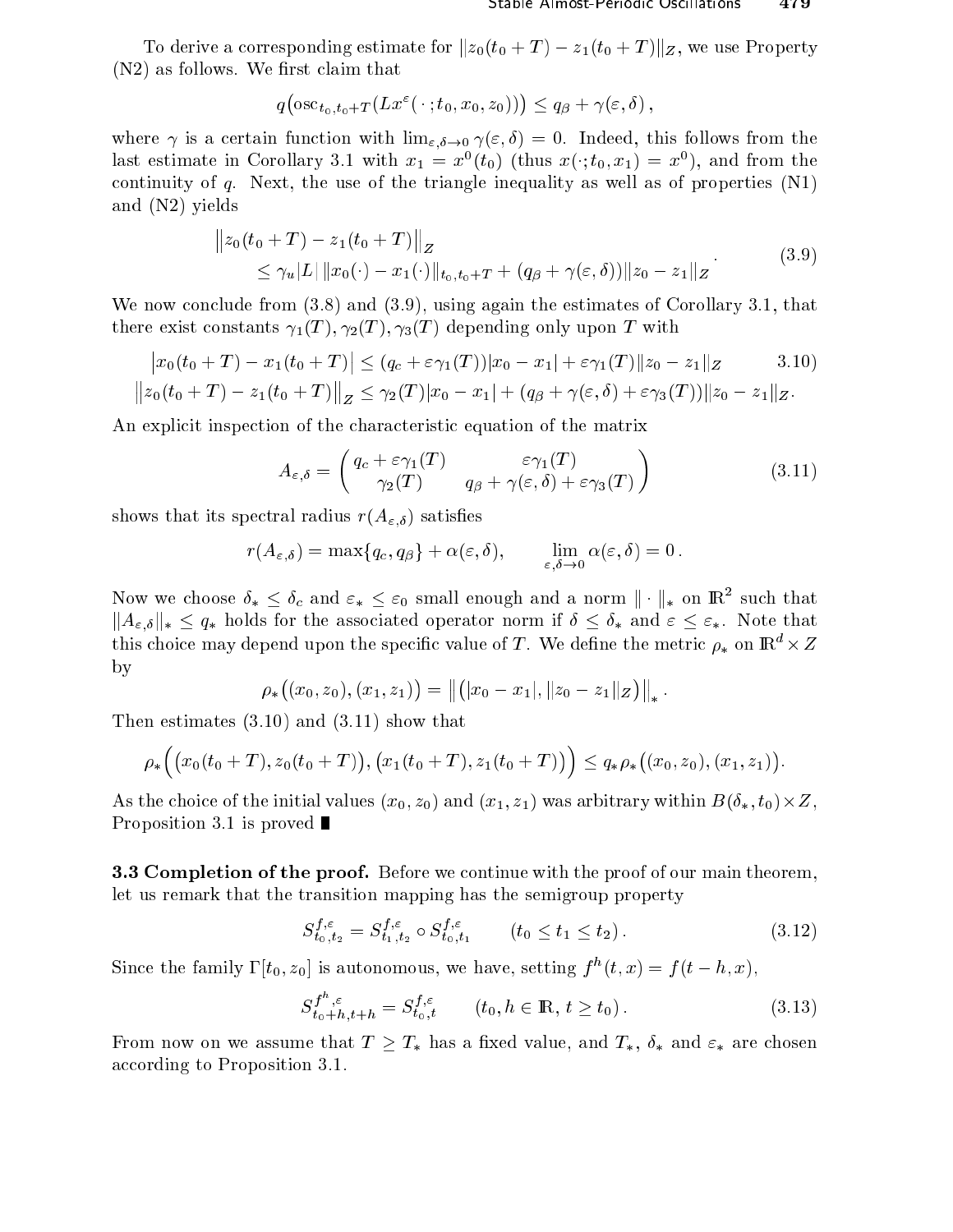**Lemma 3.4.** Let  $z_* \in Z$  be given. Define the functions  $y_n^* = (x_n^*, z_n^*)$  : IK  $\rightarrow$  IK  $\times Z$  $-$ 

$$
y_n^{\varepsilon}(t) = S_{t-nT,t}^{f,\varepsilon}(x^0(t - nT), z_*).
$$

Then these functions are uniformly bounded, that is,  $\{y_n(t): t \in \mathbb{R}, n \in \mathbb{N}, \varepsilon < \varepsilon_*\}$  is bounded, and

$$
y_*^{\varepsilon}(t) = \lim_{n \to \infty} y_n^{\varepsilon}(t) \tag{3.14}
$$

exists uniformly in the 2 IR. The 2 IR. The 2 IR. The 2 IR. The 2 IR. The 2 IR. The 2 IR. The 2 IR. The 2 IR.

Proof. Because of Proposition 3.1 and the semigroup property  $(3.12)$ , we have  $x_n^-(t) \in D(0_*, t)$ , thus  $y_n^+$  is uniformly bounded by some constant C since  $x^+$  and Z are bounded. We claim that  $(y_n^{\varepsilon}(t))_{n\in\mathbb{N}}$  is a Cauchy sequence. Indeed, for any  $m\geq n$  there holds

$$
y_m^{\varepsilon}(t) = S_{t-nT,t}^{f,\varepsilon}(S_{t-mT,t-nT}^{f,\varepsilon}(x^0(t-mT),z_*)) \in B(\delta_*,t) \times Z,
$$

so by Proposition 3.1 and the semigroup property (3.12)

$$
d_*(y_n^{\varepsilon}(t), y_m^{\varepsilon}(t)) \le q_*^n d_*\Big((x^0(t - nT), z_*), S_{t-mT, t-nT}^{f, \varepsilon}(x^0(t - mT), z_*)\Big) \le Cq_*^n
$$

for some constant C, and the assertion follows

**Lemma 3.5.** For every  $\varepsilon < \varepsilon_*$ , the function  $y_*$  is a solution of (1.2) - (1.3) in the sense of Denition 2:1.

**Proof.** Let  $t_0 \in \mathbb{R}$  and  $t \geq t_0$  be arbitrary. It suffices to prove that

$$
y_*^{\varepsilon}(t) = S_{t_0,t}^{f,\varepsilon}(y_*^{\varepsilon}(t_0))
$$
\n(3.15)

holds. Let  $n \in \mathbb{N}$  and choose  $m \ge n$  such that  $t - mT \le t_0 - nT$ . Set

$$
w(s) = S_{t-mT,s}^{f,\epsilon}(x^0(t - mT), z_*)
$$
 (s  $\geq t - mT$ )  
\n
$$
w_0(s) = S_{t_0-mT,s}^{f,\epsilon}(x^0(t_0 - mT), z_*)
$$
 (s  $\geq t_0 - mT$ )

Then

$$
d_*\big(w(t_0), w_0(t_0)\big) \le q_*^n d_*\big(w(t_0 - nT), w_0(t_0 - nT)\big) \le C q_*^n. \tag{3.16}
$$

Sin
e

$$
y_m^{\varepsilon}(t) = w(t) = S_{t_0,t}^{f,\varepsilon}(w(t_0))
$$
  

$$
y_m^{\varepsilon}(t_0) = w_0(t_0)
$$

the uniform continuity of  $S_{t_0\,,\,t}^{\,\,\prime}$  and (3.16) yield

$$
\lim_{m\to\infty}d_*\left(y_m^{\varepsilon}(t),S_{t_0,t}^{f,\varepsilon}(y_m^{\varepsilon}(t_0))\right)=0,
$$

from which  $(3.15)$  readily follows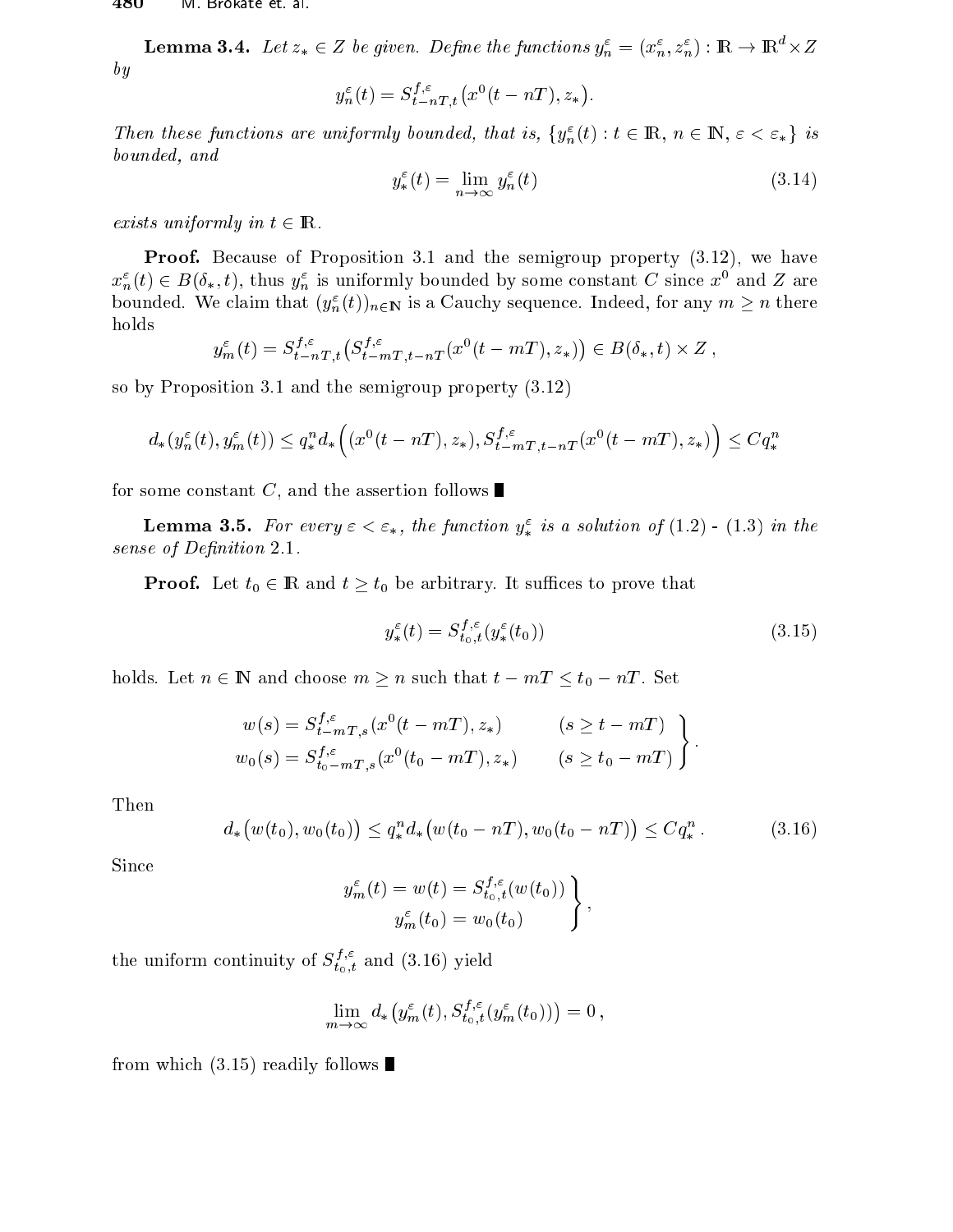**Lemma 3.6.** For every  $\varepsilon < \varepsilon_*$ , the function  $y_*^{\varepsilon}$  is almost-periodic.

**Proof.** Let  $(h_n)$  be a sequence of real numbers. By Bochner's criterion it suffices to exhibit a subsequence  $(h_{n_k})$  such that the sequence  $(\tau^{h_{n_k}}y^{\varepsilon}_*)$  of shifts of  $y^{\varepsilon}_*$  is uniformly convergent as  $k \to \infty$ . We introduce the notation

$$
f_k(t, x) = f(t - h_{n_k}, x), \qquad \tau_k = \tau^{h_{n_k}}, \qquad x_k^0 = \tau_k x^0.
$$

Since  $x^0$  is almost-periodic and every such sequence  $(f_k)$  is equicontinuous and bounded on every subset  $\mathbb{R} \times B$ , B bounded, of  $\mathbb{R} \times \mathbb{R}^d$ , we can choose a subsequence  $(h_{n_k})$  such that  $x_k^0 \to \hat{x}$  uniformly for some continuous bounded  $\hat{x}: \mathbb{R} \to \mathbb{R}^d$  and  $f_k(t, x) \to \hat{f}(t, x)$ uniformly (on  $\mathbb{R} \times B$  for every bounded B) for some function  $\hat{f}$  which is again uniformly continuous in  $(t, x)$  and Lipschitz in x. We define functions  $\hat{y}_n(t) : \mathbb{R} \to \mathbb{R}^d \times Z$  by

$$
\hat{y}_n(t) = S_{t-nT,t}^{\hat{f},\varepsilon}(\hat{x}(t-nT),z_*)
$$

By virtue of  $(3.13)$  and Proposition 3.1, the mappings

$$
S^{f_k,\varepsilon}_{t_0,t_0+T}:B(\delta_*,t_0)\times Z\to B(\delta_*,t_0+T)\times Z
$$

are  $q_*$ -contractions for every  $t_0 \in \mathbb{R}$ ; as they converge uniformly to  $S_{t_0,t_0+T}^{\hat{f},\varepsilon}$ , the same is true for the latter. Therefore, the proof of Lemma 3.4 also applies to prove that the limit

$$
\hat{y}(t) = \lim_{n \to \infty} \hat{y}_n(t)
$$

exists uniformly in t. We will show that  $y_k = \tau_k y_*^{\varepsilon}$  converges uniformly to  $\hat{y}$ ; this will complete the proof. Due to  $(3.13)$ ,

$$
(\tau_k y_n^{\varepsilon})(t) = S_{t-nT,t}^{f_k,\varepsilon} (x_k^0(t - nT), z_*)
$$

We thus have

$$
\hat{y}(t) - y_k(t) = (\hat{y}(t) - \hat{y}_n(t)) + (\tau_k \circ (y_n^{\varepsilon} - y_*^{\varepsilon})) (t) + (S_{t-nT,t}^{\hat{f},\varepsilon}(\hat{x}(t - nT), z_*) - S_{t-nT,t}^{\hat{f},\varepsilon} (x_k^0(t - nT), z_*)).
$$

If we choose k and then n large enough, all three terms on the right-hand side of the last equation become smaller than any given  $\eta > 0$ , uniformly in t. Thus,  $y_k$  converges uniformly to  $\hat{y}$ 

Recall that we have fixed  $T_*, q_*, \delta_*$  and  $\varepsilon_*$  according to Proposition 3.1. Let us choose  $\varepsilon_0 > 0$  such that

$$
2\frac{C_*\varepsilon_0}{1-q_*} < \delta_* \qquad (\varepsilon_0 < \varepsilon_*)
$$

Define also

$$
\sigma = \frac{C_* \varepsilon_0}{1 - q_*}
$$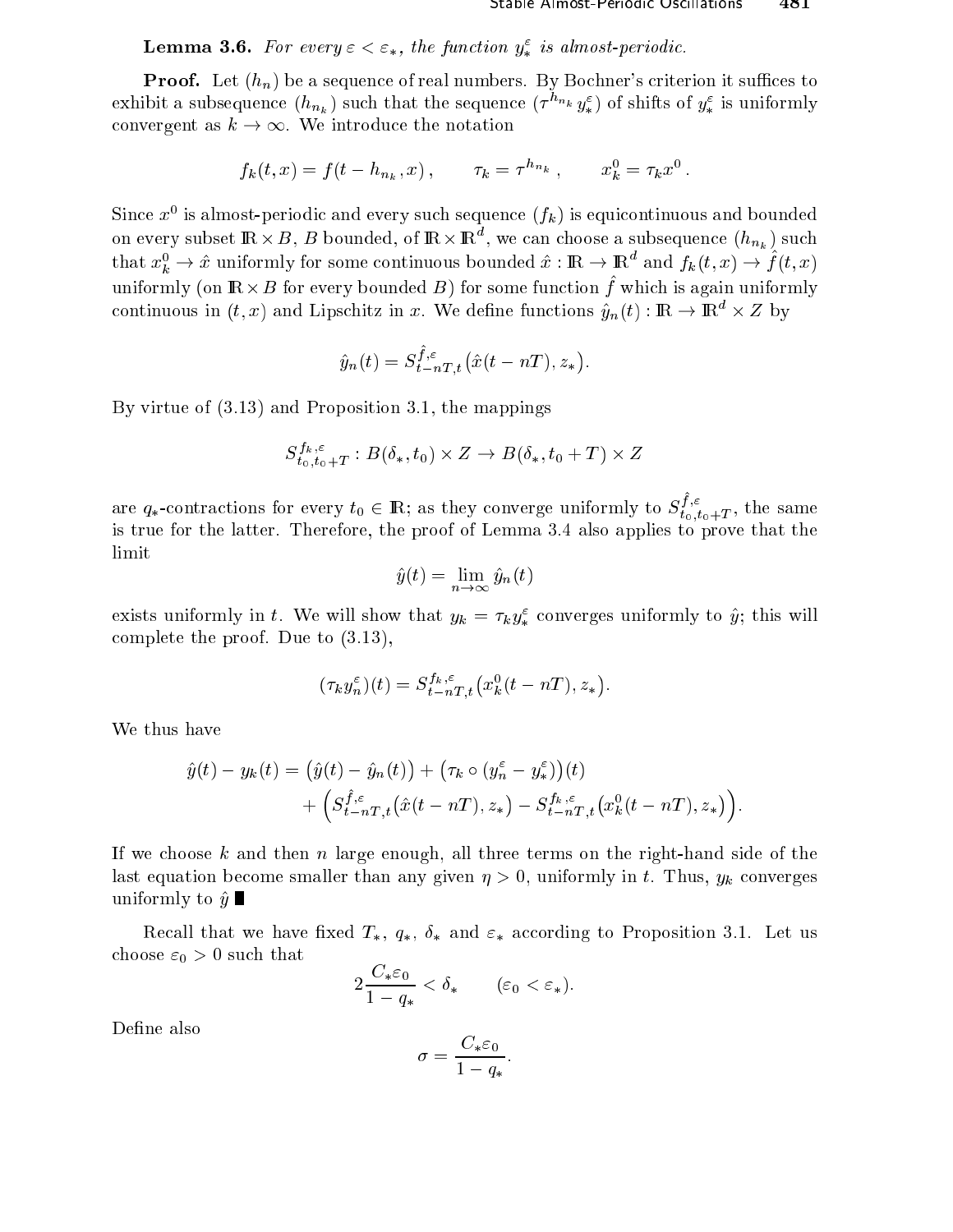**Lemma 3.1.** For  $\varepsilon < \varepsilon_0$  the solution  $y_* = (x_*, z_*)$  satisfies the estimate

$$
|x_*^{\varepsilon}(t) - x^0(t)| < \sigma \qquad (t \in \mathbb{R}), \tag{3.17}
$$

it is -uniformly stable and enjoys property (2.13). There is no other almost-periodi solution  $y = (x, z)$  of  $(1.2)$  - (1.3) which satisfies the inequality  $|x'(t) - x'(t)| \leq \delta$  for some > 0.

**Proof.** Let us fix  $t \in \mathbb{R}$  and  $n \in \mathbb{N}$ , and define

$$
d_j = x^{\varepsilon} (t - d_j T; t - nT, x^0 (t - nT), z_*) - x^0 (t - d_j T) \qquad (0 \le j \le n).
$$

 $\begin{array}{ccc} \textcolor{red}{\textbf{10}} & \textcolor{red}{\textbf{0}} & \textcolor{red}{\textbf{0}} & \textcolor{red}{\textbf{0}} & \textcolor{red}{\textbf{0}} & \textcolor{red}{\textbf{0}} & \textcolor{red}{\textbf{0}} & \textcolor{red}{\textbf{0}} & \textcolor{red}{\textbf{0}} & \textcolor{red}{\textbf{0}} & \textcolor{red}{\textbf{0}} & \textcolor{red}{\textbf{0}} & \textcolor{red}{\textbf{0}} & \textcolor{red}{\textbf{0}} & \textcolor{red}{\textbf{0}} & \textcolor{red}{\textbf{0}} & \textcolor{$ 

$$
|x_n^{\varepsilon}(t) - x^0(t)| \le \frac{C_*\varepsilon}{1 - q_*}.
$$

Passing to the limit  $n \to \infty$ , we see that

$$
|x_*^{\varepsilon}(t) - x^0(t)| \le \frac{C_*\varepsilon}{1 - q_*}
$$

holds by (3.14). Thus (3.17), and therefore also (2.13), follow. Since  $\sigma < \delta_{*}$ , the  $\sigma$ uniform stability of  $y_*^*$  follows from the  $q_*$ -contraction property of the transition mapping  $S_{t_0,t_0+T}^{s,\tau}$  over the set  $B(0_*,t_0)$  (see Proposition 3.1).

It remains to prove the statement concerning uniqueness. Let  $y = (x, z)$  be an almost-periodic solution of (1.2) - (1.3) satisfying  $|x(\tau) - x^\top(\tau)| < \sigma$  for some  $\tau \in$  $\mathfrak{m}$ . Then, in particular, both  $x( \tau )$  and  $x_* ( \tau )$  belong to  $D( \mathfrak{o}_*, \tau )$  which again implies  $|x(t)-x^*_{*}(t)| \to 0$  as  $t \to \infty$ . That is, the difference  $r(t) = x(t) - x^*_{*}(t)$  tends to zero as  $t \to \infty$ ; being the difference of two a lmost-periodic functions, it is again almost-periodic and thus identically zero. The lemma is completely proved  $\blacksquare$ 

The theorem is proved by Lemmas 3.5 - 3.7.

#### 4. Appli
ations

4.1 Global stability. We first discuss an application concerning the existence of a globally stable (that is,  $\sigma$ -uniformly stable for each  $\sigma > 0$ ) almost-periodic solution. We onsider the spe
ial ase

$$
f(t, x) = Ax + bF(t, c^T x)
$$

of (1.1), where  $A \in \mathbb{R}^{n}$ ,  $b, c \in \mathbb{R}^{n}$ , and the function  $F : \mathbb{R} \times \mathbb{R} \to \mathbb{R}$  is almost-periodic in  $\iota$ . There and in the following, I denotes the transpose of a vector respectively a matrix.) This equation arises for example in ontrol theory when we use a nonlinear feedback  $u = F(t, y)$  for the SISO (single input - single output) control system  $x' =$  $Ax + vu, y = c \ x$  (see, e.g., [10]).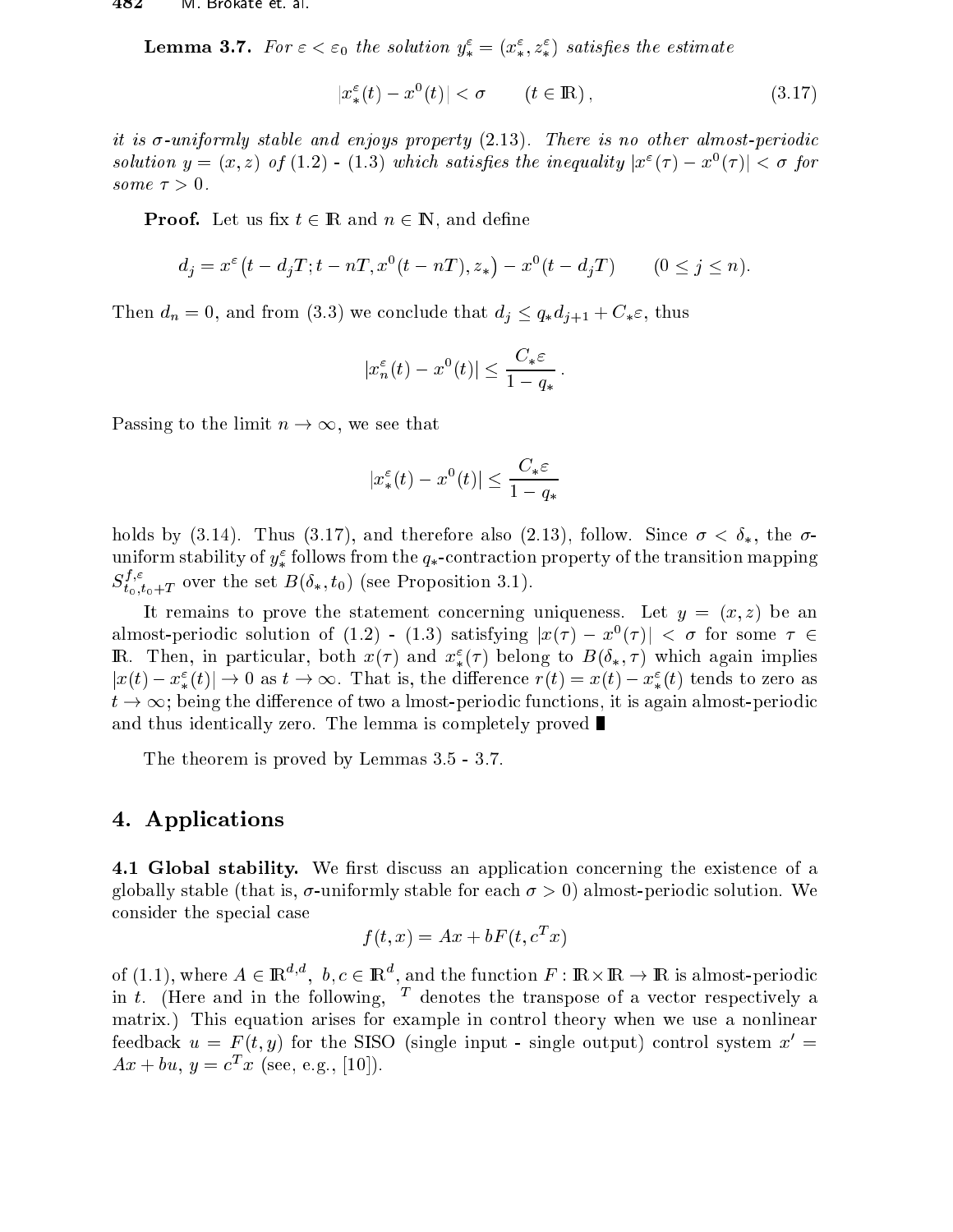The perturbed system  $(1.2)$  -  $(1.3)$  now reads as

$$
x' = Ax + bF(t, c^T x) + \varepsilon g(x, z(t))
$$
\n(4.1)

$$
z(t) = (\Gamma[t_0, z(t_0)]Lx)(t).
$$
 (4.2)

Suppose that  $A$  is a stable matrix which satisfies

$$
\lambda_F \|G\| < 1\,,\tag{4.3}
$$

where  $\alpha$  is a Lipschitz constant for  $\alpha$  in  $\alpha$ 

$$
||G|| = \max_{-\infty < \omega < \infty} |G(i\omega)| = \max_{-\infty < \omega < \infty} |c^T(i\omega I - A)^{-1}b| \tag{4.4}
$$

denotes the operator norm of the transfer function  $\bf G$  of the linear system (A,  $\theta, \mathcal{C}^*$  ) in  $\mathbf{y}$  domain. (In equation (4.4) above, in equation (4.4) above, i  $\mathbf{y}$ p 1, and I denotes the identity matrix in  $\mathbb{R}^{d,d}$ .) Under these conditions the unperturbed equation (1.1) has a unique almost-periodic solution  $x^*:\;{\rm I\!K}\to{\rm I\!K}$  which is globally asymptotically stable [12].

The following proposition shows that the same is true for the perturbed system (4.1)  $- (4.2).$ 

**Proposition 4.1.** Suppose that  $F$  is uniformly continuous and satisfies a global Lips
hitz ondition with respe
t to y su
h that (4.3) holds, suppose that g satises global Lips
hitz onditions in x and z as wel l as the growth ondition (G). Let be <sup>a</sup> normal family with the shock of  $\mu$  ,  $\mu$  , and let inequality (2.12) be valid for the unit  $\mu$  and unit almostperiodic quobally asymptotically stable solution  $x^\circ : \mathbb{R} \to \mathbb{R}$  of (1.1). Then there exists  $\epsilon_0 > 0$  such that system (4.1) - (4.2) has, for every  $0 < \epsilon < \epsilon_0$ , a unique almost-periodic solution  $y^* = (x^*, z^*)$ . This solution is quobally stable and enjoys the property  $(z, 13)$ .

The proof of the proposition will be given after Lemma 4.3.

**Lemma 4.1.** Let  $\lambda > 0$  such that  $\lambda ||G|| < 1$ . Then there exist positive numbers  $p,\mu$  and  $\gamma$  such that for all functions  $r,\zeta: [t_0,\infty)\to{\rm I\!R}^+$  and  $\alpha: [t_0,\infty)\to{\rm I\!R}^-$  which satisfy  $|\alpha(t)| \leq \lambda |\mathcal{C}^T f(t)|$  for all  $t \geq t_0$ , and

$$
r'(t) = Ar(t) + b\alpha(t) + \zeta(t),
$$

$$
|r(t)| \le \mu e^{-p(t-t_0)} |r(t_0)| + \gamma \max_{t_0 \le s \le t} |\zeta(s)|
$$

 $\mathcal{L}$  is a set of  $\mathcal{L}$ 

**Proof.** By Yakubovich's proof of the Bonjorno-Kalman-Yakubovich circle criterion (see, for instance, [10: p. 124/Lemma 6]) there exists a positive definite matrix P such that the differential inequality

$$
\frac{d}{dt}||r(t)||_P \leq -\lambda_0||r(t)||_P + \gamma_0|\zeta(t)|
$$

holds for all  $\alpha$  to an all  $\alpha$  . The form  $\alpha$  is the form  $\alpha$  $\sqrt{r^T P r}$  and  $\lambda_0, \gamma_0$  are some positive constants. The assertion of the lemma now follows from Gronwall's inequality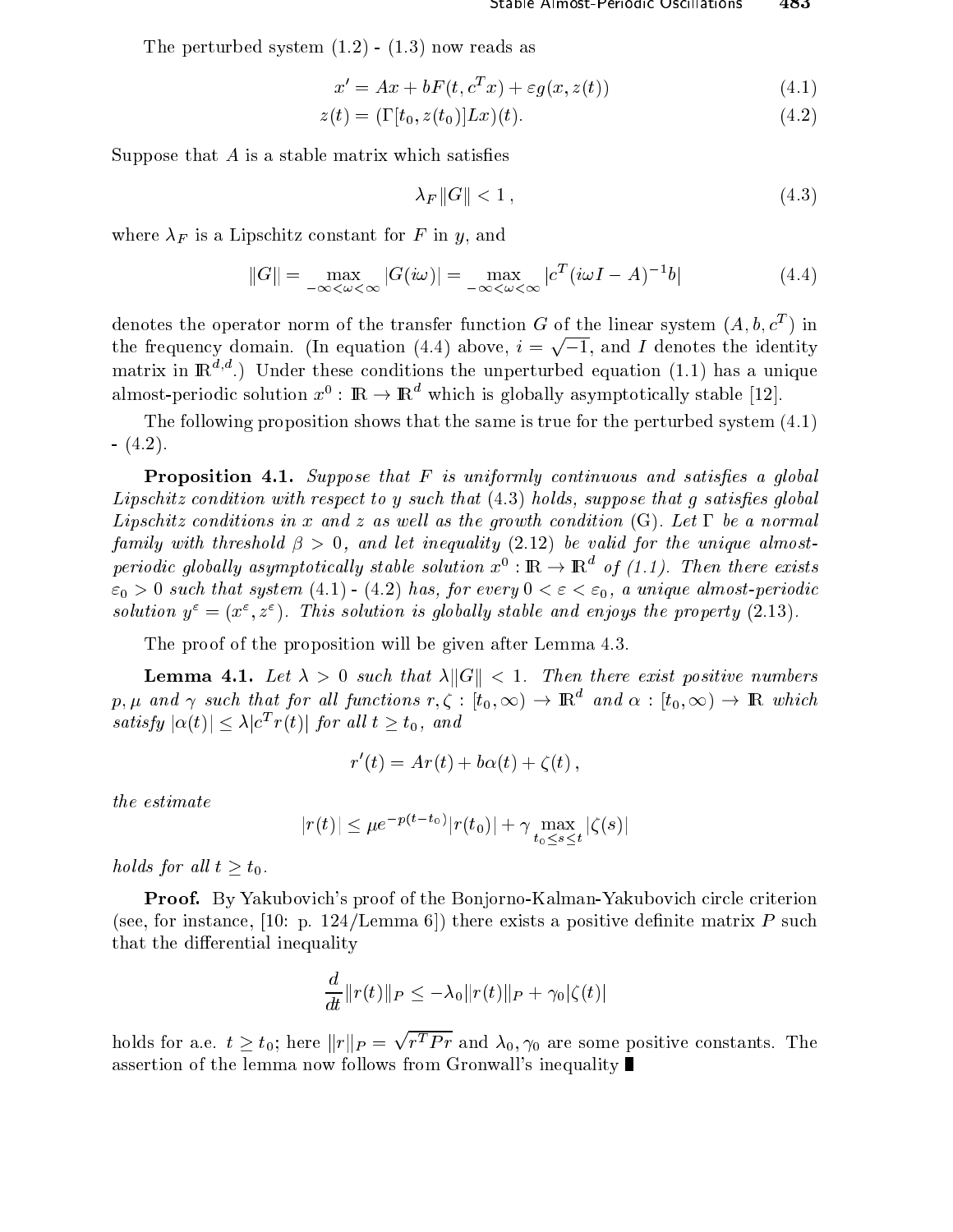Corollary 4.1. The function  $f(t, x) = Ax + or(t, c^2 x)$  is convergent near  $x^2$ .

**Proof.** By Definition 2.4 it suffices to show that there exists a bounded function  $\Gamma$  ) is the  $\Gamma$  -respective to  $\Gamma$  and  $\Gamma$  is the sum of all that  $\Gamma$  . The sum of all the sum of  $\Gamma$  , the sum of  $\Gamma$ inequality

$$
\left| x(t; t_0, x_0, \xi(\cdot)) - x(t; t_0, y_0, \eta(\cdot)) \right| \le \rho_c (t - t_0) |x_0 - y_0| + \gamma_c \max_{t_0 \le s \le t} |\xi(s) - \eta(s)|
$$

holds. Indeed, let some bounded functions  $\xi = \xi(t)$  and  $\eta = \eta(t)$  be given. We apply Lemma 4.1 with = F and

$$
r(t) = x(t; t_0, x_0, \xi(\cdot)) - x(t; t_0, y_0, \eta(\cdot))
$$
  
\n
$$
\alpha(t) = F(t, c^T x(t; t_0, x_0, \xi(\cdot))) - F(t, c^T x(t; t_0, y_0, \eta(\cdot)))
$$
  
\n
$$
\zeta(t) = \xi(s) - \eta(s)
$$

and on
lude that the estimate

$$
\left| x(t; t_0, x_0, \xi(\cdot)) - x(t; t_0, y_0, \eta(\cdot)) \right| \le \mu e^{-p(t - t_0)} |x_0 - y_0| + \gamma \sup_{t_0 \le s \le t} |\xi(s) - \eta(s)|
$$

holds for all  $t_0 \in \mathbb{R}$ ,  $t > t_0$  and  $x_0, y_0 \in \mathbb{R}^+$ . Thus we can define  $\rho_c(s) = e^{-\rho s}$  and the corollary is proved  $\blacksquare$ 

Corollary 4.1 enables us to apply our main theorem whi
h however does not yield immediately the global stability. To obtain the latter, we additionally need the following modification of Lemma 4.1.

**Lemma 4.2.** Let  $\lambda > 0$  such that  $\lambda ||G|| < 1$ , and let  $\beta_0 > 0$ . Then there exist positive numbers  $p,\mu,\gamma$  and  $\varepsilon$  such that for all functions  $r,\zeta$  :  $|t_0,\infty)\to$   $\mathbb{R}^+$  and  $\alpha$  :  $[t_0, \infty) \rightarrow \mathbb{R}$  which satisfy

$$
|\alpha(t)| \leq \lambda |c^T r(t)|
$$
  
\n
$$
r'(t) = Ar(t) + b\alpha(t) + \zeta(t)
$$
  
\n
$$
|\zeta(t)| \leq \varepsilon |r(t)| + \beta_0
$$

 $f$  and all  $f$  and estimate estimates and  $f$ 

$$
|r(t)| \le \mu e^{-p(t-t_0)} |r(t_0)| + \gamma \beta_0
$$

holds for all the form  $\mathcal{L} = \{0,1\}$ 

**Proof.** This assertion also follows immediately from [10: p. 124/Lemma 6]

**Lemma 4.3.** For each  $\delta > 0$  and  $R > 0$  there exists  $\tau > 0$  and  $\varepsilon_1 > 0$  such that the integration of  $\alpha$ 

$$
\left|x^{\varepsilon}(t;t_0,x_0,z_0)-x^0(t)\right|<\delta
$$

holds for al l t0 <sup>2</sup> IR, jx0j <sup>&</sup>lt; <sup>R</sup>, z0 <sup>2</sup> <sup>Z</sup>, " <sup>&</sup>lt; "1 and <sup>t</sup> <sup>&</sup>gt; t0 <sup>+</sup> .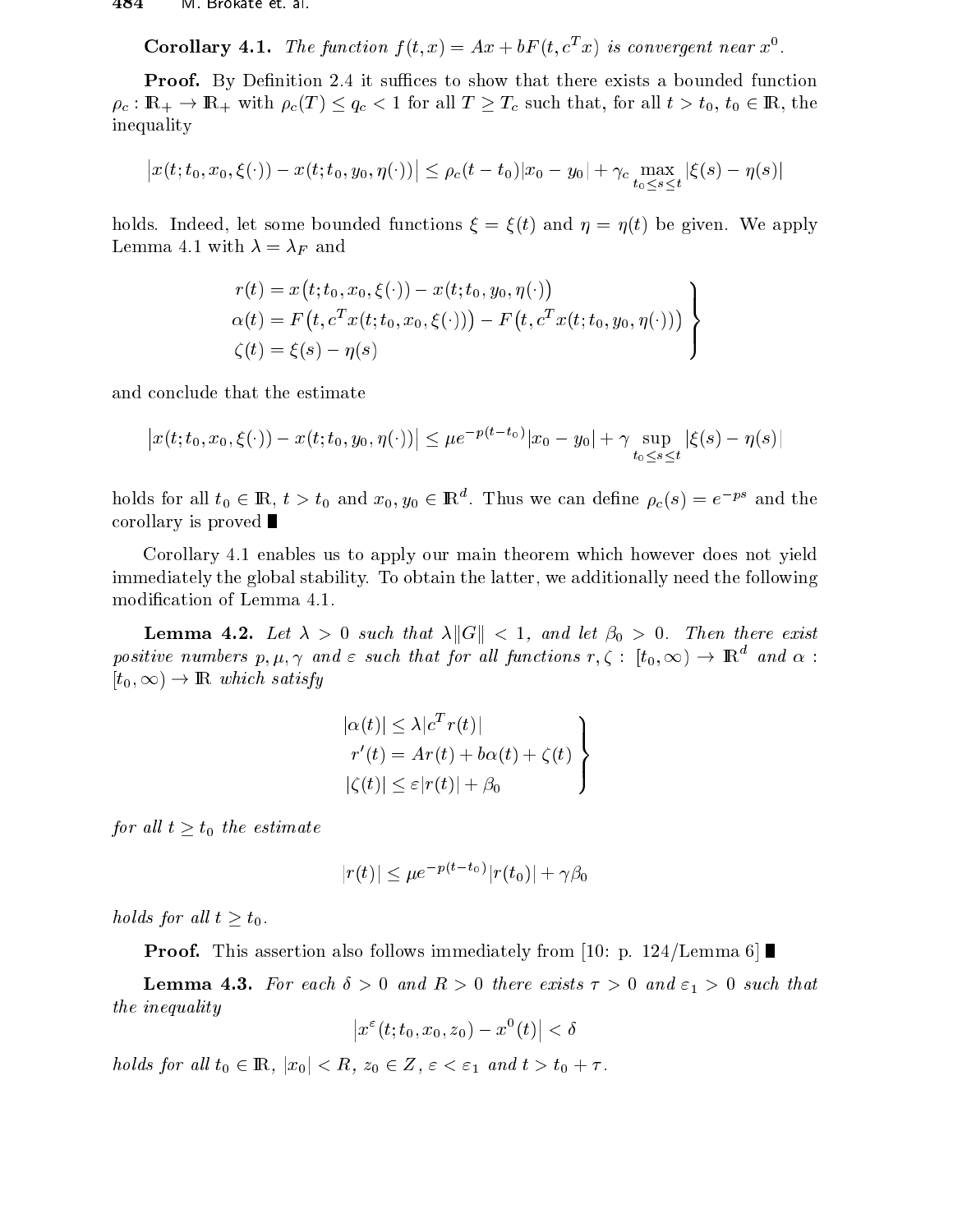Proof. Let us define

$$
r(t) = x^{\varepsilon}(t; t_0, x_0, z_0) - x^0(t).
$$

Then r solves

$$
r'(t) = Ar(\tau) + b\alpha(t) + \zeta(t),
$$

where

$$
\alpha(t) = F(t, c^T x^{\varepsilon}(t; t_0, x_0, z_0)) - F(t, c^T x^0(t))
$$
  

$$
\zeta(t) = \varepsilon g(x^{\varepsilon}(t; t_0, x_0, z_0), z^{\varepsilon}(t; t_0, x_0, z_0))
$$

We have

$$
|\alpha(t)| \leq \lambda_F |c^T r(t)|,
$$

and, due to property (G),

$$
|\zeta(t)| \leq \varepsilon (a_g |x^{\varepsilon}(t)| + b_g) \leq \varepsilon (a_g |r(t)| + a_g ||x^0||_{\infty} + b_g).
$$

The assertion now follows from Lemma 4.2

**Proof of Proposition 4.1.** By Corollary 4.1 and Theorem 1 we see that system (4.1) - (4.2) has, if  $\varepsilon$  is sufficiently small, a unique almost-periodic solution  $y^* = (x^*, z^*)$ satisfying  $|x^*(t) - x^*(t)| \leq \theta$  for all  $t \in \mathbb{R}$  which is inoreover  $\theta$ -uniformly stable for small enough  $\sigma$  and enjoys property (2.11). Using Lemma 4.2 we now conclude that  $y^2$  actually is  $\sigma$ -uniformly stable for arbitrarily large  $\sigma$ . The global uniqueness follows from the fact that every other almost-periodic solution must satisfy  $(2.14)$ 

Other kinds of frequency criteria [10] can be used in a similar way.

4.2 Smooth systems. We now onsider a se
ond appli
ation of our main theorem. Let us return to the general system  $(1.2)$  -  $(1.3)$ . Suppose that the function f is smooth and that the unperturbed equation (1.1) has an almost-periodic solution  $x^-=x^-(t)$ . Then we can consider the imearization of the system  $(1.1)$  along the trajectory  $x$ :

$$
w' = A(t)w, \qquad A(t) = \partial_x f(t, x(t)). \tag{4.5}
$$

**Proposition 4.2.** Suppose that  $x^{\circ}$  :  $\mathbb{R} \rightarrow \mathbb{R}^{\sim}$  is an almost-periodic solution of equation (1.1). Suppose that the zero solution is the only solution of the linear equation (4.5) which is bounded on  $(-\infty, 0)$ , and that for each almost-periodic function  $\xi : \mathbb{R} \to$  $\mathbb{R}^n$  the equation  $w^* = A(t)w + \xi(t)$  has at least one bounded solution. Let q satisfy a lo
al Lips
hitz ondition in x and z. Let the growth ondition (G) be satised. Let  $\mathbf 1$  and assume that including the threshold inequality (2.12) holds. Then assume that in  $\mathbf 1$ there exists  $\{0,1,\cdots,n\}$  is that system (1.2)  $\{1,\cdots,n\}$  , for  $\{0,1,\cdots,n\}$  and  $\{0,1,\cdots,n\}$ periodic solution  $y^* = (x^*, z^*)$  satisfying  $|x^*(t) - x^*(t)| < \sigma$  for all  $t \in \mathbb{R}$ ; this solution is -uniformly stable and enjoys property (2.13).

**Proof.** By Theorem 1 it suffices to show that the mapping f is convergent near  $x$  . Note, first, that equation (4.5) is asymptotically stable because the trivial solution is the only solution of (4.5) bounded on  $(-\infty, 0)$ . Further, this stability is exponential.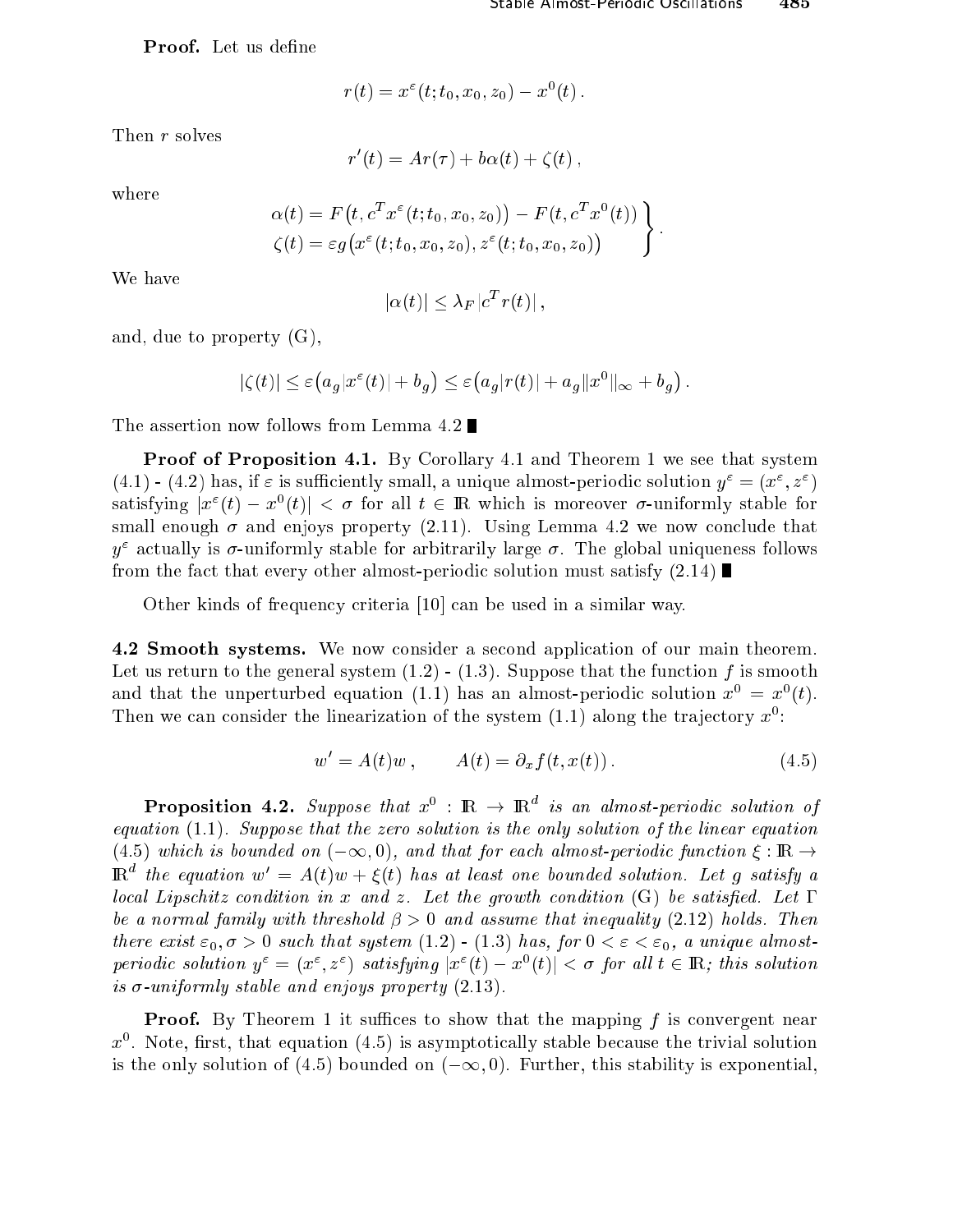because for each almost-periodic  $\xi$  equation (4.5) has at least one bounded solution (see [8: Theorems 2.3 and 3.2]). Considering [8: Theorem 11.1] we obtain the estimate

$$
|r(t)| \le \mu_c e^{-\lambda_c (t - t_0)} |r(t_0)| + \gamma_c \max_{t_0 \le s \le t} |\xi(s) - \eta(s)|
$$

with

r(t) = x  $\overline{\phantom{a}}$ t; t0; t0; x0; 1  $\sim$  $\overline{\phantom{a}}$ t; t0; y0; ()  $\sim$ 

for a propriate and the contract of the contract of the contract of the contract of the contract of the contract of the contract of the contract of the contract of the contract of the contract of the contract of the contra

$$
|x_0 - x^0(t_0)|, |y_0 - x^0(t_0)| < \delta_c
$$
  

$$
|\xi(t)|, |\eta(t)| \le \varepsilon_c
$$

and  $\theta_c, \varepsilon_c$  are sumclemby small. Therefore, f is convergent hear  $x^{\scriptscriptstyle +}$ 

We refer to  $[8]$  and the bibliography therein for the discussion of powerful methods to prove the solvability of the equation  $w' = A(t)w + \xi(t)$  and the uniqueness on the half-line  $(-\infty, 0)$  of the trivial solution of (4.5).

4.3 Further extensions. We have proved in the paper that under some technical conditions, hysteresis perturbations of the ordinary differential equation  $x' = f(t, x)$ have asymptotically stable almost-periodic solutions, provided that such solutions exist for the unperturbed equation.

Instead of the class of all almost-periodic functions, it is possible to consider certain important and interesting sub
lasses su
h as

- tions functions, the ratio of the ratio of the ratio of the ratio of the ratio of the ratio of the ratio of th any pair of Fourier exponents is rational with a given set of exponents (see [2: p.  $32$ ].
- Diagonal fun
tions of periodi fun
tions of several variables with a given set of periods (see  $[2: p. 36]$ ).

There are natural extensions to Theorem 1 which guarantee that the almost-periodic solutions belong to a particular class, provided that the right-hand side  $f$  belongs to the same class with respect to  $t$ .

### Referen
es

- [1] Amerio, L. and G. Prouse: Almost-Periodic Functions and Functional Equations. New York: Van Nostrand 1971.
- [2] Besicovitch, A. S.: Almost Periodic Functions. London: Cambridge Univ. Press 1932.
- [3] Brokate, M. and A. V. Pokrovskii: Asymptotically stable periodic oscillation in systems with hysteresis nonlinearities. J. Diff. Equ. 150  $(1998)$ ,  $98 - 123$ .
- [4] Brokate, M. and J. Sprekels: *Hysteresis and Phase Transitions*. Berlin: Springer-Verlag 1996.